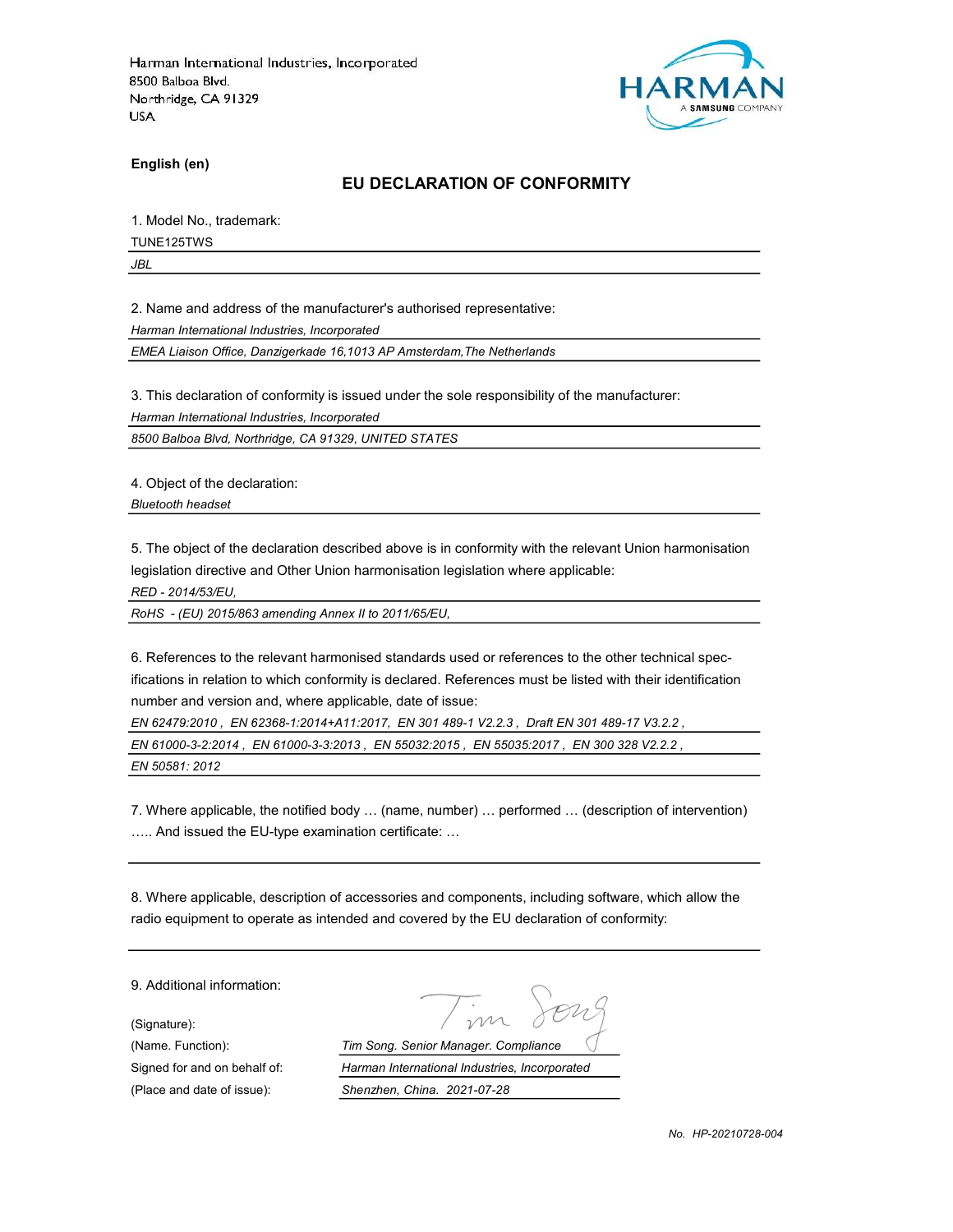

#### UK DECLARATION OF CONFORMITY

1. Model No., trademark: JR460NC

JBL

2. Name and address of the manufacturer's authorised representative: Harman International Industries, Incorporated

Ground Floor, Westside 2, London Road, Apsley, Hemel Hempstead, Hertfordshire, HP3 9TD, United Kingdom.

3. This declaration of conformity is issued under the sole responsibility of the manufacturer:

Harman International Industries, Incorporated

8500 Balboa Blvd, Northridge, CA 91329, UNITED STATES

4. Object of the declaration: Bluetooth headset

5. The object of the declaration described above is in conformity with the relevant Union harmonisation legislation directive and Other Union harmonisation legislation where applicable: Radio Equipment Regulations 2017

The Restriction of the Use of Certain Hazardous Substances in Electrical and Electronic Equipment Regulations 2012

6. References to the relevant harmonised standards used or references to the other technical specifications in relation to which conformity is declared. References must be listed with their identification number and version and, where applicable, date of issue:

EN 62479:2010 , EN 62368-1:2014+A11:2017, EN 301 489-1 V2.2.3 , Draft EN 301 489-17 V3.2.2 ,

EN 61000-3-2:2014 , EN 61000-3-3:2013 , EN 55032:2015 , EN 55035:2017 , EN 300 328 V2.2.2 ,

EN 50581: 2012

7. Where applicable, the notified body … (name, number) … performed … (description of intervention) ….. And issued the EU-type examination certificate: …

8. Where applicable, description of accessories and components, including software, which allow the radio equipment to operate as intended and covered by the EU declaration of conformity:

9. Additional information: (Signature): (Name. Function): Tim Song. Senior Manager. Compliance Signed for and on behalf of: Harman International Industries, Incorporated (Place and date of issue): Shenzhen, China. 2021-07-28

No. HP-20210728-004UK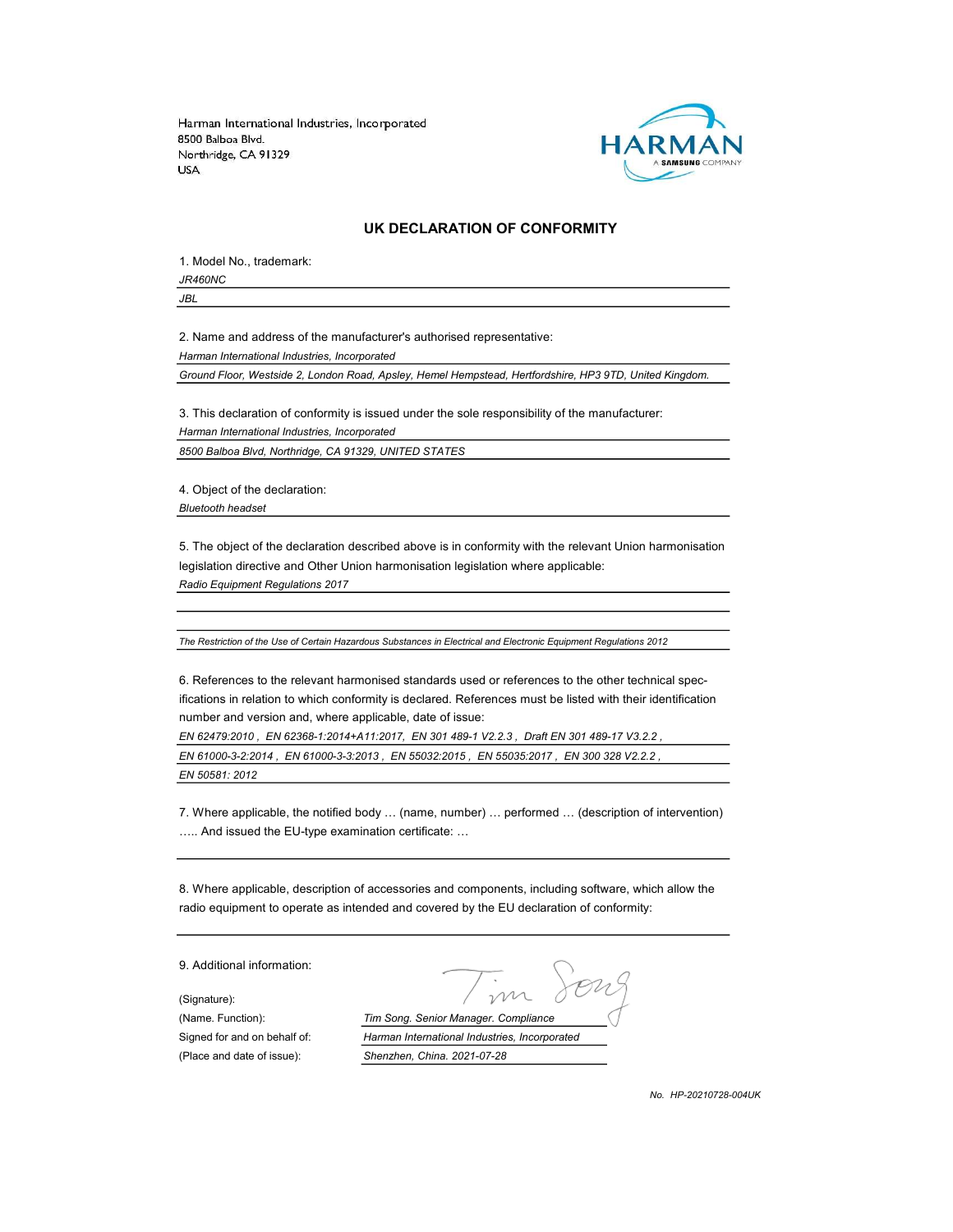

Български (bg)

#### ЕС ДЕКЛАРАЦИЯ ЗА СЪОТВЕТСТВИЕ

1.Модел No., търговска марка :

TUNE125TWS

JBL

2. Име и адрес на производителя или на неговия упълномощен представител:

Harman International Industries, Incorporated

EMEA Liaison Office, Danzigerkade 16,1013 AP Amsterdam,The Netherlands

3. Настоящата декларация за съответствие е издадена на отговорността на производителя:

Harman International Industries, Incorporated

8500 Balboa Blvd, Northridge, CA 91329, UNITED STATES

4. Предмет на декларацията:

Bluetooth headset

5. Предметът на декларацията, описан по-горе, отговаря на съответното законодателство на Съюза за хармонизация Директива и Друго законодателство на Съюза за хармонизация, когато е приложимо: RED - 2014/53/EU,

RoHS - (EU) 2015/863 amending Annex II to 2011/65/EU,

6. Позоваване на използваните хармонизирани стандарти или позоваване на други технически спецификации, по отно отношение на които се декларира съответствие.При позоваването трябва да се посочва техният идентификационен номер и версията им и,ако е приложимо,дата на издаване: EN 62479:2010 , EN 62368-1:2014+A11:2017, EN 301 489-1 V2.2.3 , Draft EN 301 489-17 V3.2.2 , EN 61000-3-2:2014 , EN 61000-3-3:2013 , EN 55032:2015 , EN 55035:2017 , EN 300 328 V2.2.2 , EN 50581: 2012

7. Когато е приложимо, нотифицираният орган… (наименование, номер)… извърши … (описание на извършеното) … и издаде сертификата за ЕС изследване на типа: …

8. Когато е приложимо, описание на принадлежностите и компонентите, включително софтуер, които позволяват на радиосъоръжението да работи по предназначение и които са обхванати от ЕС декларацията за съответствие:

Tim Song

9. Допълнителна информация:

(подпис):

(име, длъжност): Tim Song. Senior Manager. Compliance Подписано за и от името на: Harman International Industries, Incorporated (място и дата на издаване): Shenzhen, China. 2021-07-28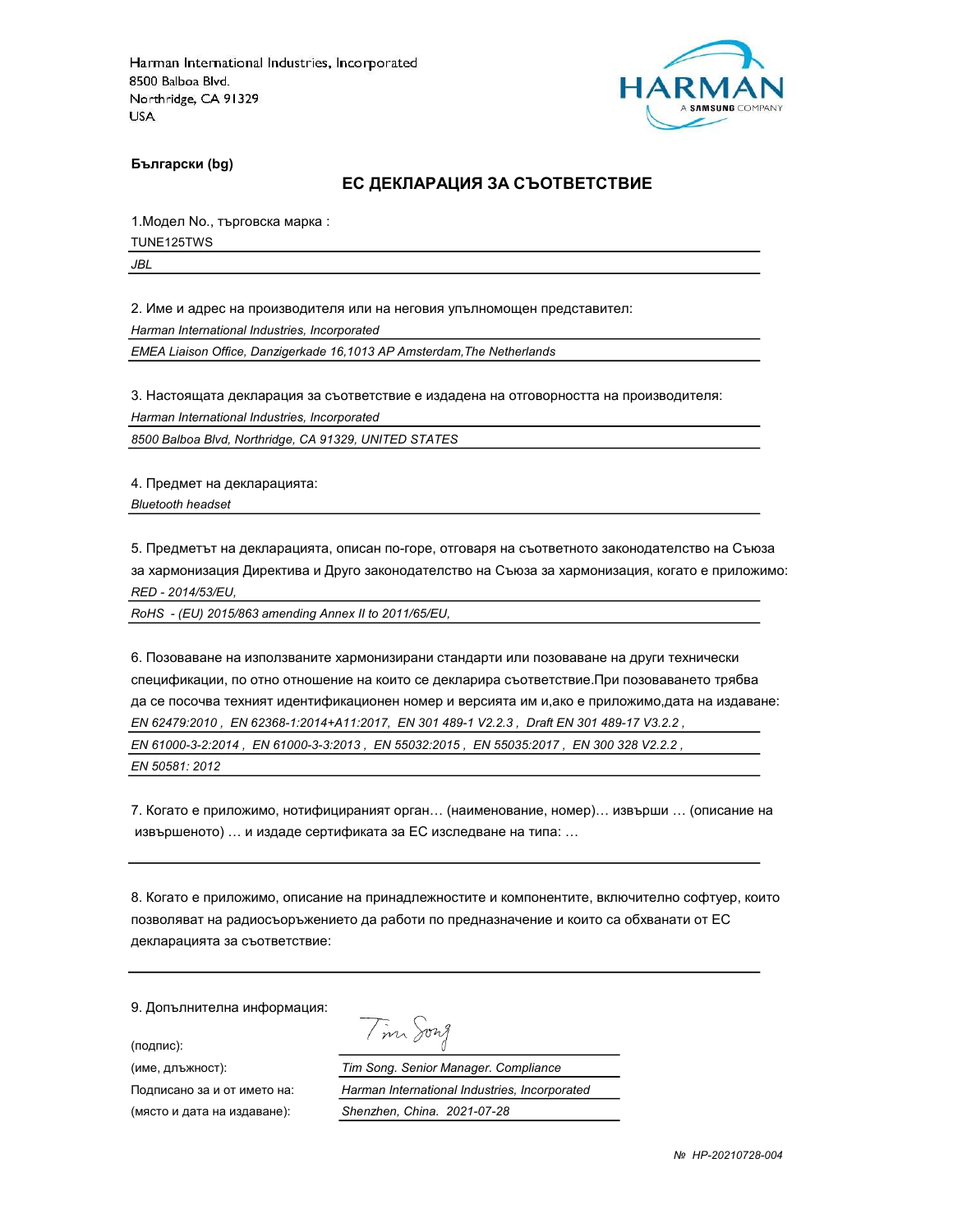

Deutsch (de)

# EU-KONFORMITÄTSERKLÄRUNG

1. Modell Nr., Handelsmarke:

TUNE125TWS

JBL

2. Name und Anschrift des Herstellers oder seines Bevollmächtigten:

Harman International Industries, Incorporated

EMEA Liaison Office, Danzigerkade 16,1013 AP Amsterdam,The Netherlands

3. Die alleinige Verantwortung für die Ausstellung dieser Konformitätserklärung trägt der Hersteller:

Harman International Industries, Incorporated

8500 Balboa Blvd, Northridge, CA 91329, UNITED STATES

4. Gegenstand der Erklärung Bluetooth headset

5. Der oben beschriebene Gegenstand der Erklärung erfüllt die einschlägigen Harmonisierungsrecht -svorschriften der Union Richtlinie und gegebenenfalls weitere Harmonisierungsrechtsvorschriften der Union: RED - 2014/53/EU,

RoHS - (EU) 2015/863 amending Annex II to 2011/65/EU,

6.Angabe der einschlägigen harmonisierten Normen, die zugrunde gelegt wurden, oder Angabe der anderen technischen Spezifikationen, bezüglich derer die Konformität erklärt wird: Dabei müssen die jeweilige Kennnummer,die angewandte Fassung und gegebenenfalls das Ausgabedatum angegeben werden:

EN 62479:2010 , EN 62368-1:2014+A11:2017, EN 301 489-1 V2.2.3 , Draft EN 301 489-17 V3.2.2 ,

EN 61000-3-2:2014 , EN 61000-3-3:2013 , EN 55032:2015 , EN 55035:2017 , EN 300 328 V2.2.2 ,

EN 50581: 2012

7. Falls zutreffend — Die notifizierte Stelle … (Name, Kennnummer) hat … (Beschreibung ihrer Mitwirkung) … und folgende EU-Baumusterprüfbescheinigung ausgestellt:

8.Falls vorhanden — Beschreibung des Zubehörs und der Bestandteile einschließlich Software,die den bestimmungsgemäßen Betrieb der Funkanlage ermöglichen und von der EU-Konformitätserklärung erfasst werden:

9. Zusatzangaben

(Unterschrift):

Tim Song

(Name, Funktion): Tim Song. Senior Manager. Compliance Unterzeichnet und im Namen von: Harman International Industries, Incorporated (Ort und Datum der Ausstellung): Shenzhen, China. 2021-07-28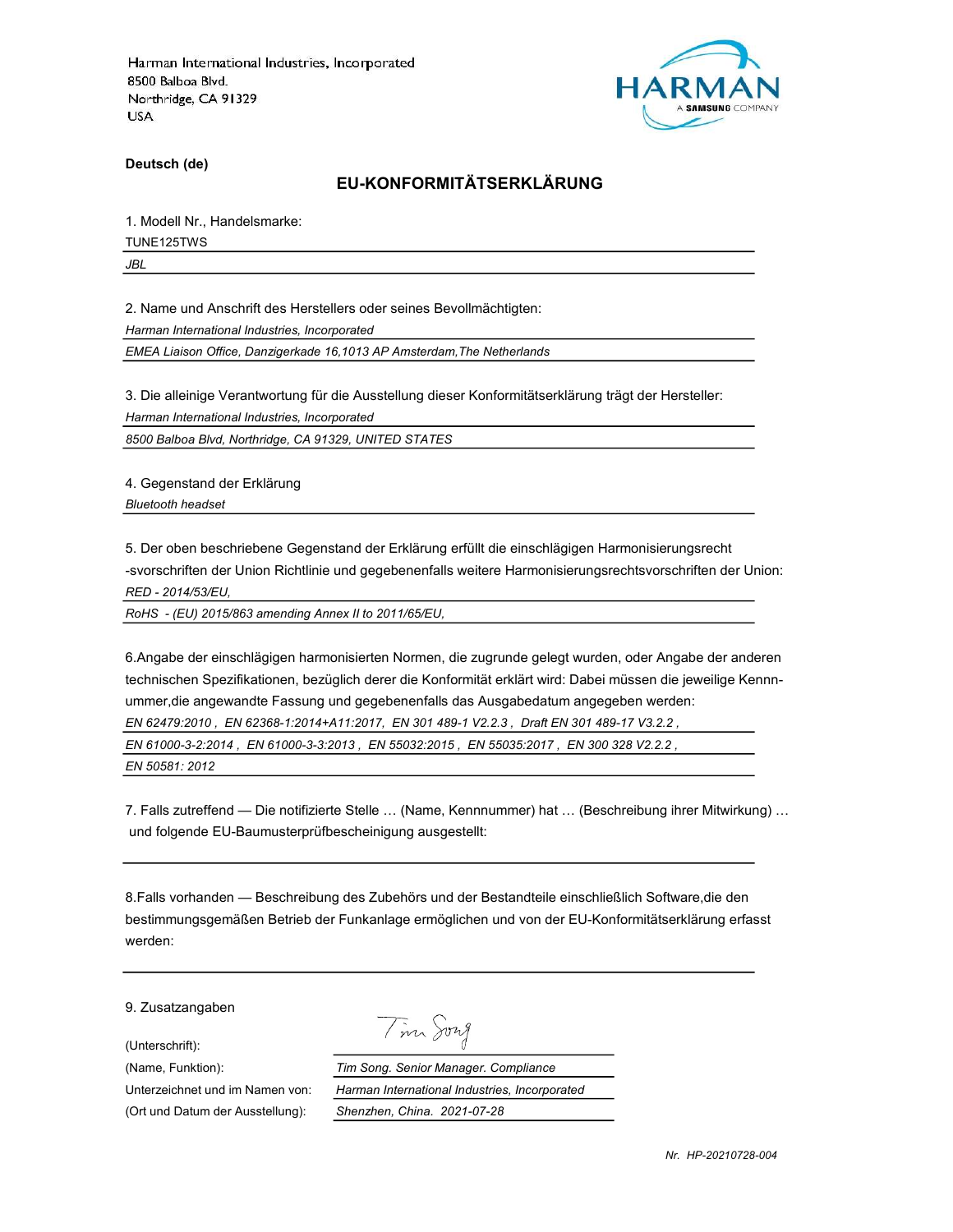

Hrvatski (hr)

#### EU IZJAVA O SUKLADNOSTI

1.Model br.,marka

TUNE125TWS

JBL

2. Ime i adresa proizvođača ili njegovog ovlaštenog zastupnika:

Harman International Industries, Incorporated

EMEA Liaison Office, Danzigerkade 16,1013 AP Amsterdam,The Netherlands

3. Za izdavanje ove izjave o sukladnosti odgovoran je isključivo proizvođač:

Harman International Industries, Incorporated

8500 Balboa Blvd, Northridge, CA 91329, UNITED STATES

4. Predmet izjave:

Bluetooth headset

5. Prethodno opisani predmet izjave u skladu je s relevantnim zakonodavstvom Unije o usklađivanju i drugim zakonodavstvom Unije o usklađivanju prema potrebi:

RED - 2014/53/EU,

RoHS - (EU) 2015/863 amending Annex II to 2011/65/EU,

6. Upućivanja na odgovarajuće usklađene norme koje se upotrebljavaju ili upućivanje na druge tehničke specifikacije u odnosu na koje se deklarira sukladnost. Upućivanja moraju biti navedena s identifikacijskim brojem i verzijom te, prema potrebi, datumom izdavanja:

EN 62479:2010 , EN 62368-1:2014+A11:2017, EN 301 489-1 V2.2.3 , Draft EN 301 489-17 V3.2.2 ,

EN 61000-3-2:2014 , EN 61000-3-3:2013 , EN 55032:2015 , EN 55035:2017 , EN 300 328 V2.2.2 ,

EN 50581: 2012

7.Prema potrebi, prijavljeno tijelo ... (naziv, broj) … provelo je … (opis intervencije) … i izdalo potvrdu o EU ispitivanju tipa:

8. Prema potrebi, opis dodatne opreme i sastavnica, uključujući softver, koji omogućuju normalan rad radijske opreme koji je obuhvaćen EU izjavom o sukladnosti:

9. Dodatne informacije:

(potpis):

Tim Song

(ime, funkcija) Tim Song. Senior Manager. Compliance Potpisano za i u ime: <br>
Harman International Industries, Incorporated (mjesto i datum izdavanja): Shenzhen, China. 2021-07-28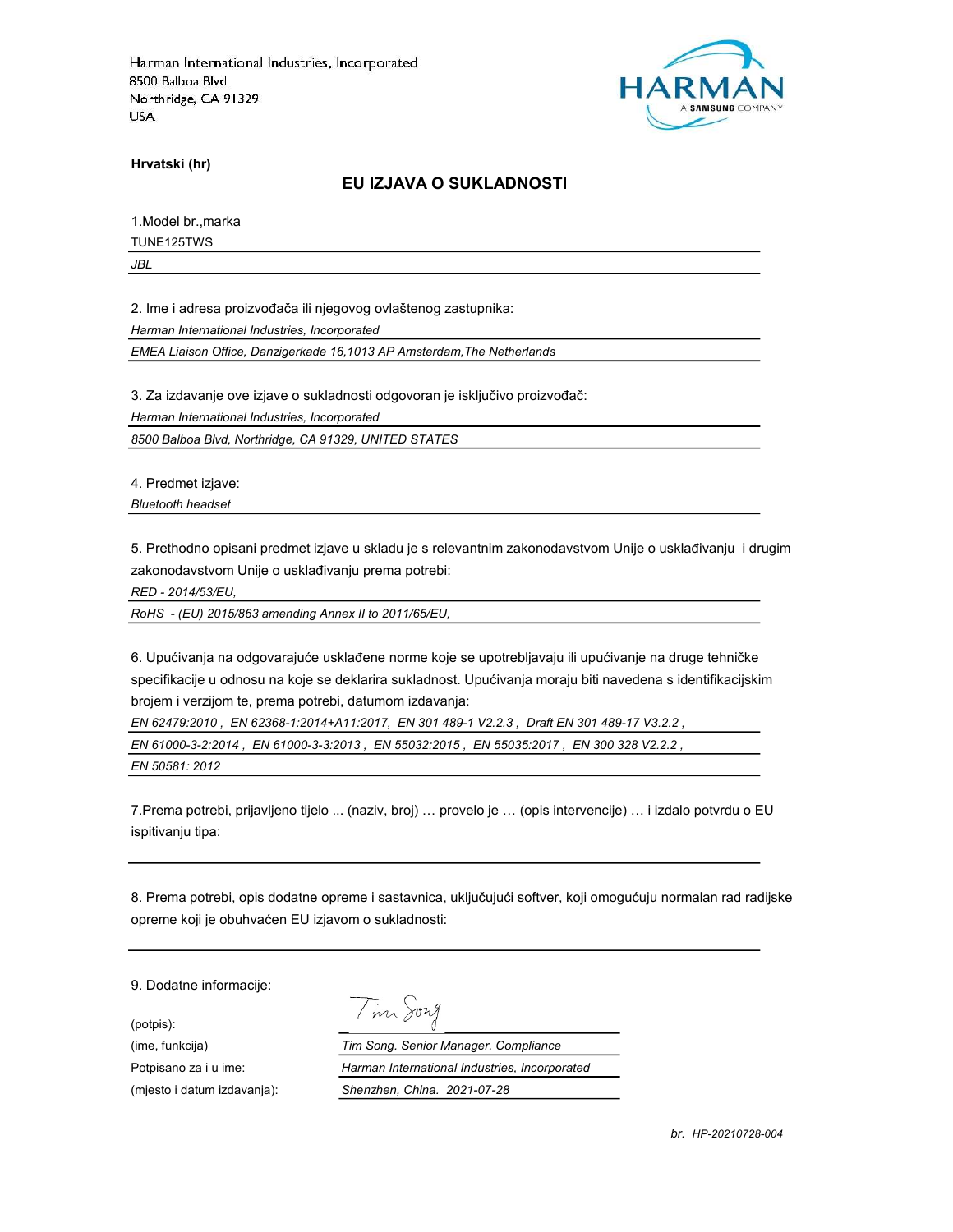

čeština (cs)

# EU PROHLÁŠENÍ O SHODĚ

1. Model č.,ochranná známka:

TUNE125TWS

JBL

2. Jméno a adresa výrobce nebo jeho zplnomocněného zástupce:

Harman International Industries, Incorporated

EMEA Liaison Office, Danzigerkade 16,1013 AP Amsterdam,The Netherlands

3. Toto prohlášení o shodě se vydává na výhradní odpovědnost výrobce:

Harman International Industries, Incorporated

8500 Balboa Blvd, Northridge, CA 91329, UNITED STATES

4. Předmět prohlášení:

Bluetooth headset

5. Výše popsaný předmět prohlášení je ve shodě s příslušnými harmonizovanými právními předpisy Unie a náležitých případech další harmonizované právní předpisy Unie:

RED - 2014/53/EU,

RoHS - (EU) 2015/863 amending Annex II to 2011/65/EU,

6. Odkazy na příslušné harmonizované normy, které byly použity, nebo na jiné technické specifikace, na jejichž základě se shoda prohlašuje. Odkazy se uvedou s jejich identifikačním číslem a verzí a v příslušných případech rovněž s datem vydání:

EN 62479:2010 , EN 62368-1:2014+A11:2017, EN 301 489-1 V2.2.3 , Draft EN 301 489-17 V3.2.2 , EN 61000-3-2:2014 , EN 61000-3-3:2013 , EN 55032:2015 , EN 55035:2017 , EN 300 328 V2.2.2 , EN 50581: 2012

7. Případně: oznámený subjekt ... (název, číslo) … provedl … (popis opatření) … a vydal certifikát EU přezkoušení typu:

8.V příslušných případech popis příslušenství a součástí, včetně softwaru, které umožňují zamýšlené fungování rádiového zařízení v souladu s EU prohlášením o shodě:

9. Další informace:

(podpis):

Tim Song

(jméno, funkce): Tim Song. Senior Manager. Compliance Podepsáno za a jménem: Harman International Industries, Incorporated (místo a datum vydání): Shenzhen, China. 2021-07-28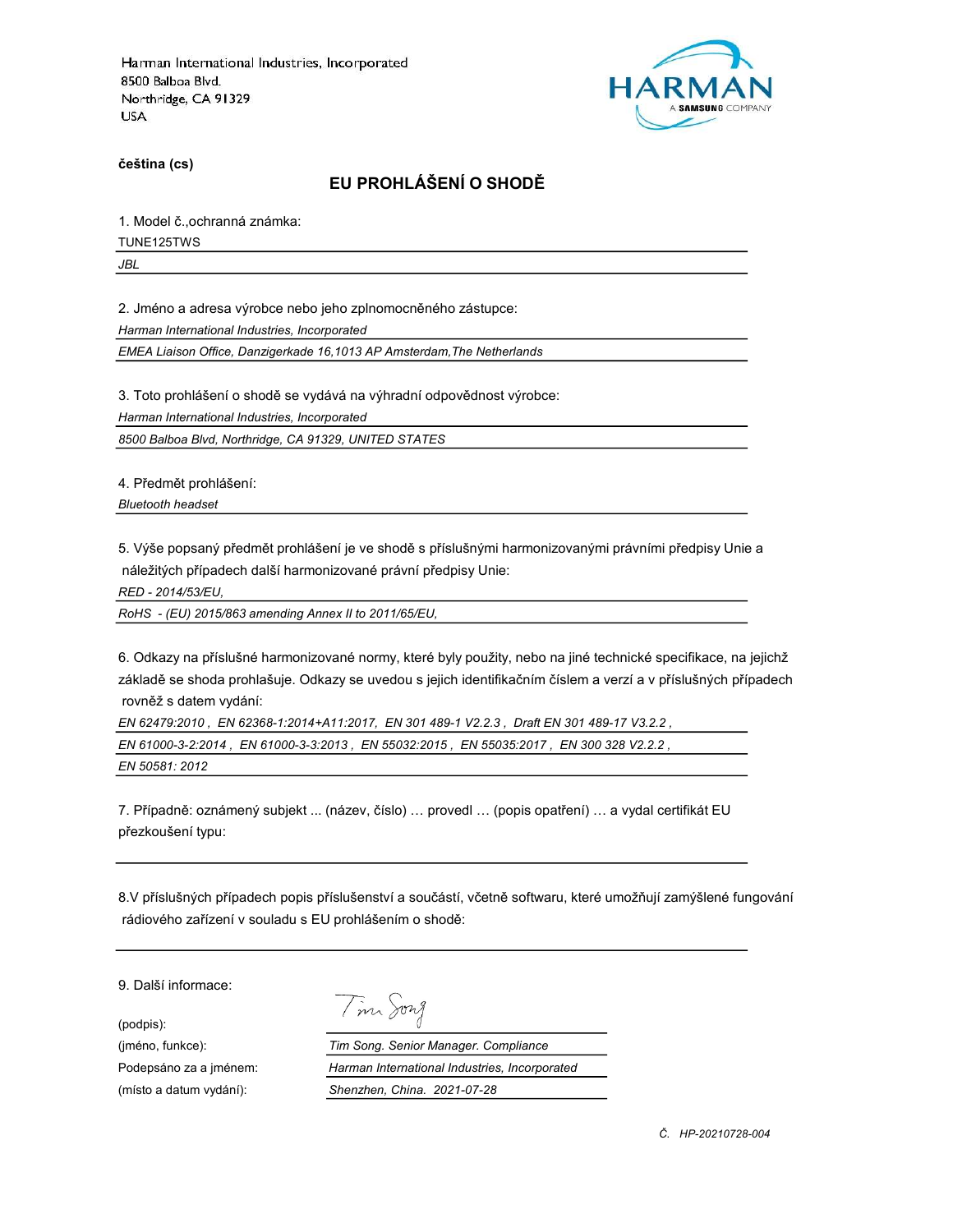

eesti keel (et)

#### ELI VASTAVUSDEKLARATSIOON

1. Tootenumber,kaubamärk:

TUNE125TWS

JBL

2. Tootja või tema volitatud esindaja nimi ja aadress:

Harman International Industries, Incorporated

EMEA Liaison Office, Danzigerkade 16,1013 AP Amsterdam,The Netherlands

3. Käesolev vastavusdeklaratsioon on välja antud tootja ainuvastutusel:

Harman International Industries, Incorporated

8500 Balboa Blvd, Northridge, CA 91329, UNITED STATES

4. Deklareeritav toode:

Bluetooth headset

5. Ülalkirjeldatud deklareeritav toode on kooskõlas asjakohaste liidu ühtlustamisõigusaktidega ja Muud liidu ühtlustamisõigusaktid (vajaduse korral):

RED - 2014/53/EU,

RoHS - (EU) 2015/863 amending Annex II to 2011/65/EU,

6. Viited kasutatud harmoneeritud standarditele või muudele tehnilistele kirjeldustele, millele vastavust deklareeritakse. Viidetele peab lisama nende identifitseerimisnumbri ja versiooni ning vajaduse korral väljaandmise kuupäeva:

EN 62479:2010 , EN 62368-1:2014+A11:2017, EN 301 489-1 V2.2.3 , Draft EN 301 489-17 V3.2.2 , EN 61000-3-2:2014 , EN 61000-3-3:2013 , EN 55032:2015 , EN 55035:2017 , EN 300 328 V2.2.2 , EN 50581: 2012

7.Vajaduse korral: teavitatud asutus … (nimi, number) … teostas … (tegevuse kirjeldus) … ja andis välja Eli tüübihindamistõendi:

8.Vajaduse korral selliste tarvikute ja osade, samuti tarkvara kirjeldus, mis võimaldavad raadioseadet kasutada ettenähtud otstarbel ja kooskõlas ELi vastavusdeklaratsiooniga:

9. Lisateave:

(allkiri):

Tim Song

(nimi, ametinimetus): Tim Song. Senior Manager. Compliance Alla kirjutanud (kelle poolt/nimel): Harman International Industries, Incorporated (väljaandmise koht ja kuupäev): Shenzhen, China. 2021-07-28

NR. HP-20210728-004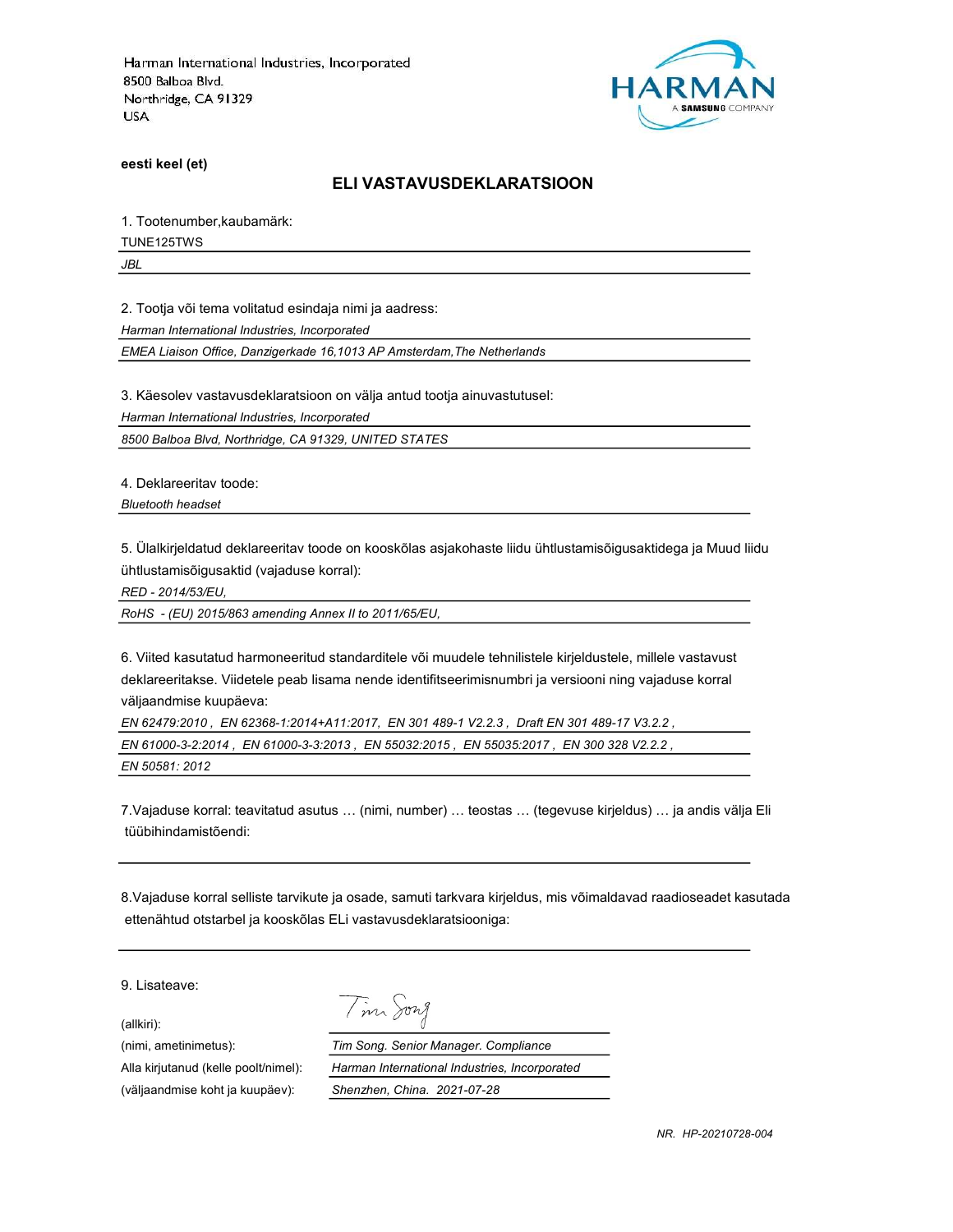

español (es)

# DECLARACIÓN UE DE CONFORMIDAD

1. Nombre del Modelo,marca:

TUNE125TWS

JBL

2. Nombre y dirección del fabricante o de su representante autorizado:

Harman International Industries, Incorporated

EMEA Liaison Office, Danzigerkade 16,1013 AP Amsterdam,The Netherlands

3. La presente declaración de conformidad se expide bajo la exclusiva responsabilidad del fabricante.

Harman International Industries, Incorporated

8500 Balboa Blvd, Northridge, CA 91329, UNITED STATES

4. Objeto de la declaración:

Bluetooth headset

5. El objeto de la declaración descrito anteriormente es conforme con la legislación de armonización pertinente de la Unión y Otra legislación de armonización de la Unión, cuando sea aplicable:

RED - 2014/53/EU,

RoHS - (EU) 2015/863 amending Annex II to 2011/65/EU,

6.Referencias a las normas armonizadas pertinentes utilizadas o referencias a las otras especificaciones técnicas en relación con las cuales se declara la conformidad. Las referencias se enumerarán con su número de identificación y su versión y, en su caso, la fecha de emisión:

EN 62479:2010 , EN 62368-1:2014+A11:2017, EN 301 489-1 V2.2.3 , Draft EN 301 489-17 V3.2.2 ,

EN 61000-3-2:2014 , EN 61000-3-3:2013 , EN 55032:2015 , EN 55035:2017 , EN 300 328 V2.2.2 ,

EN 50581: 2012

7. Cuando proceda: El organismo notificado … (nombre, número) … ha efectuado … (descripción de la intervención) … y expedido el certificado de examen UE de tipo:

8. Cuando proceda, descripción de los accesorios y componentes, incluido el software, que permiten que el equipo radioeléctrico funcione como estaba previsto y esté amparado por la declaración UE de conformidad:

9. Información adicional:

(Firma):

| 122 X |  |
|-------|--|
|-------|--|

(nombre, cargo): Tim Song. Senior Manager. Compliance Firmado en nombre de: Harman International Industries, Incorporated (lugar y fecha de expedición): Shenzhen, China. 2021-07-28

No. HP-20210728-004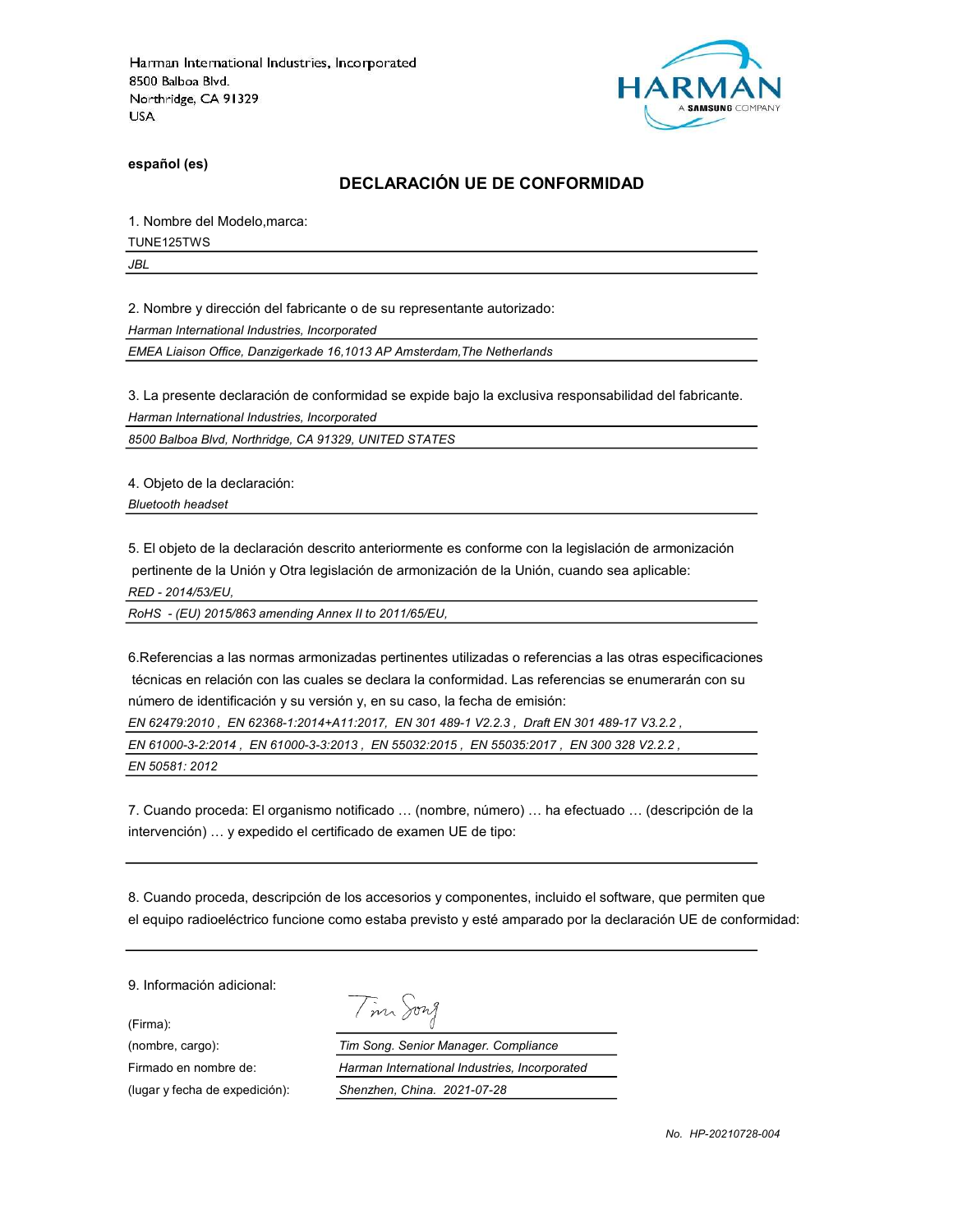

italiano (it)

# DICHIARAZIONE DI CONFORMITÀ UE

1. Modello n.,brand:

TUNE125TWS

JBL

2. Nome e indirizzo del fabbricante o del suo rappresentante autorizzato:

Harman International Industries, Incorporated

EMEA Liaison Office, Danzigerkade 16,1013 AP Amsterdam,The Netherlands

3. La presente dichiarazione di conformità è rilasciata sotto l'esclusiva responsabilità del fabbricante:

Harman International Industries, Incorporated

8500 Balboa Blvd, Northridge, CA 91329, UNITED STATES

4. Oggetto della dichiarazione:

Bluetooth headset

5. L'oggetto della dichiarazione di cui sopra è conforme alla pertinente normativa di armonizzazione dell'Unione e Se del caso, altre normative di armonizzazione dell'Unione:

RED - 2014/53/EU,

RoHS - (EU) 2015/863 amending Annex II to 2011/65/EU,

6. Riferimento alle pertinenti norme armonizzate utilizzate o riferimenti alle altre specifiche tecniche in relazione alle quali è dichiarata la conformità. I riferimenti devono essere indicati con il loro numero di identificazione e versione e, se del caso, la data di emissione:

EN 62479:2010 , EN 62368-1:2014+A11:2017, EN 301 489-1 V2.2.3 , Draft EN 301 489-17 V3.2.2 , EN 61000-3-2:2014 , EN 61000-3-3:2013 , EN 55032:2015 , EN 55035:2017 , EN 300 328 V2.2.2 , EN 50581: 2012

7. Se del caso, l'organismo notificato … (denominazione, numero) … ha effettuato … (descrizione dell'intervento) … e rilasciato il certificato di esame UE del tipo:

8. Se del caso, una descrizione degli accessori e dei componenti inclusi nella dichiarazione di con -formità UE,compreso il software, che consentono all'apparecchiatura radio di funzionare come previsto:

9. Informazioni supplementari:

(Firma):

Tim Song

(nome, funzione): Tim Song. Senior Manager. Compliance Firmato a nome e per conto di: Harman International Industries, Incorporated (luogo e data del rilascio): Shenzhen, China. 2021-07-28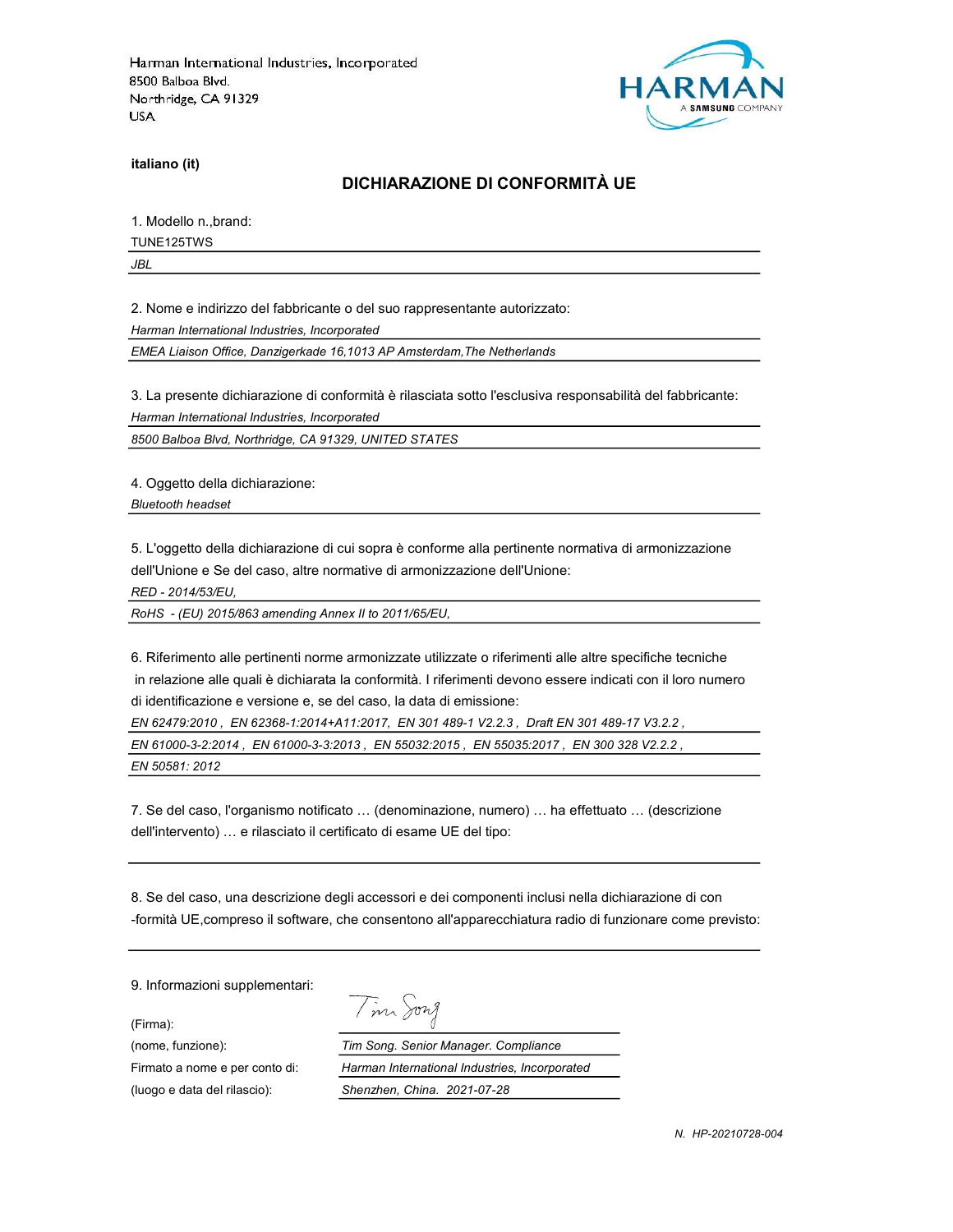

dansk (da)

#### EU-OVERENSSTEMMELSESERKLÆRING

1. Model nr.,mærke:

TUNE125TWS

JBL

2. Navn og adresse på fabrikanten eller dennes bemyndigede repræsentant:

Harman International Industries, Incorporated

EMEA Liaison Office, Danzigerkade 16,1013 AP Amsterdam,The Netherlands

3. Denne overensstemmelseserklæring udstedes på fabrikantens ansvar:

Harman International Industries, Incorporated

8500 Balboa Blvd, Northridge, CA 91329, UNITED STATES

4. Erklæringens genstand:

Bluetooth headset

5. Genstanden for erklæringen, som beskrevet ovenfor, er i overensstemmelse med den relevante

EU-harmoniseringslovgivning og Eventuelt anden EU-harmoniseringslovgivning:

RED - 2014/53/EU,

RoHS - (EU) 2015/863 amending Annex II to 2011/65/EU,

6.Henvisninger til de relevante anvendte harmoniserede standarder eller henvisninger til de andre tekniske specifikationer, som der erklæres overensstemmelse med. Henvisninger angives med deres identifikationsnummer og version og eventuelt udstedelsesdato:

EN 62479:2010 , EN 62368-1:2014+A11:2017, EN 301 489-1 V2.2.3 , Draft EN 301 489-17 V3.2.2 ,

EN 61000-3-2:2014 , EN 61000-3-3:2013 , EN 55032:2015 , EN 55035:2017 , EN 300 328 V2.2.2 ,

EN 50581: 2012

7. Hvor det er relevant, det bemyndigede organ … (navn, nummer) har foretaget … (beskrivelse af aktiviteten) … og udstedt EU-typeafprøvningsattest:

8. I givet fald beskrivelse af tilbehør og komponenter, herunder software, som får radioudstyret til at fungere efter hensigten og er dækket af EU-overensstemmelseserklæringen:

9. Supplerende oplysninger:

(Underskrift):

(udstedelsessted og -dato): Shenzhen, China. 2021-07-28

Tim Song

(navn, stilling) (underskrift): Tim Song. Senior Manager. Compliance Underskrevet for og på vegne af: Harman International Industries, Incorporated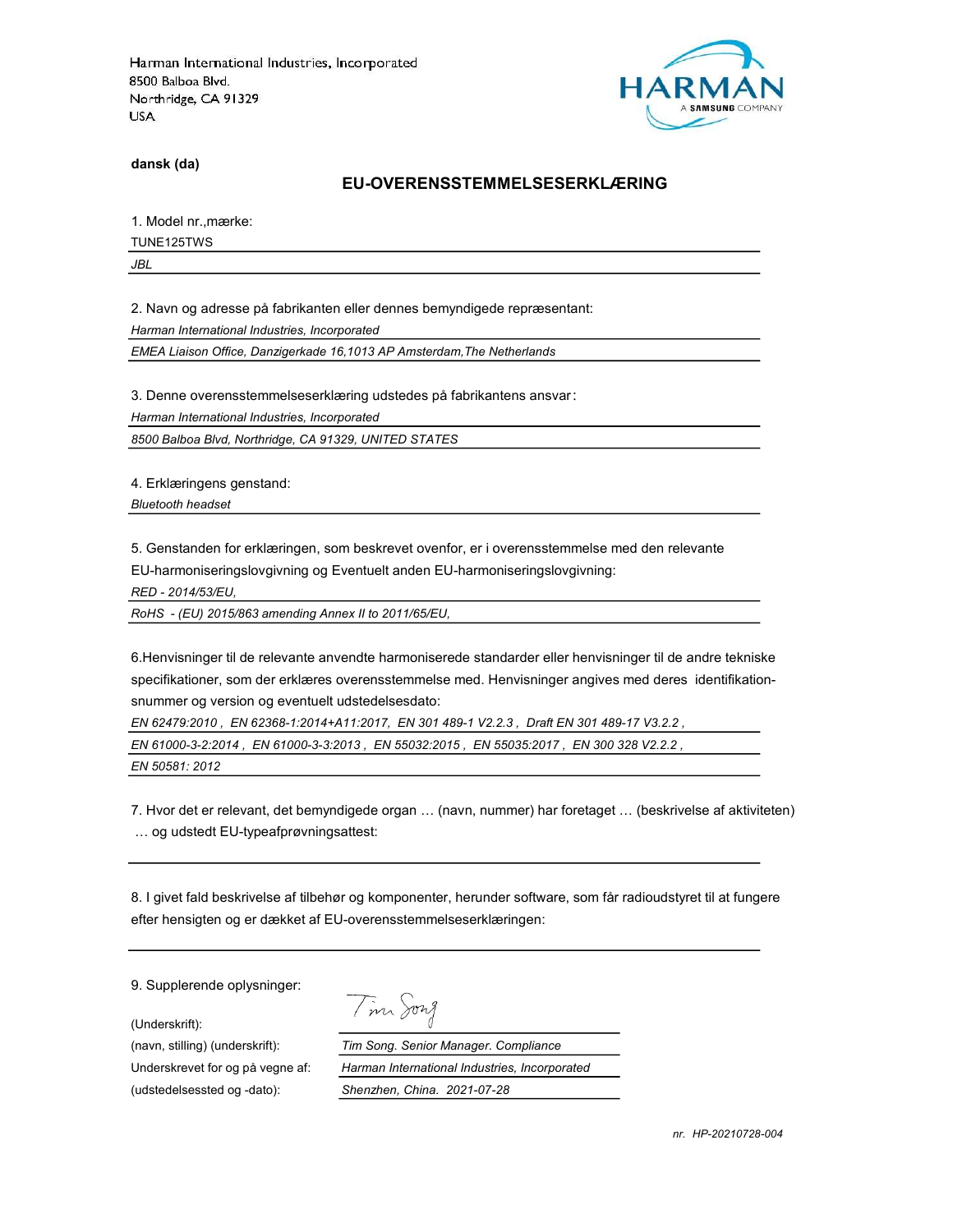

ελληνικά (el)

#### ΔΗΛΩΣΗ ΣΥΜΜΟΡΦΩΣΗΣ ΕΕ

1. Αριθμός μοντέλου, εμπορικό σήμα:

TUNE125TWS

JBL

2. Όνομα και διεύθυνση του κατασκευαστή ή του εξουσιοδοτημένου αντιπροσώπου του:

Harman International Industries, Incorporated

EMEA Liaison Office, Danzigerkade 16,1013 AP Amsterdam,The Netherlands

3. Η παρούσα δήλωση συμμόρφωσης εκδίδεται με αποκλειστική ευθύνη του κατασκευαστή:

Harman International Industries, Incorporated

8500 Balboa Blvd, Northridge, CA 91329, UNITED STATES

4.Αντικείμενο της δήλωσης: Bluetooth headset

5. Ο στόχος της δήλωσης που περιγράφεται παραπάνω είναι σύμφωνος προς τη σχετική ενωσιακή νομοθεσία εναρμόνισης και Άλλη ενωσιακή νομοθεσία εναρμόνισης, κατά περίπτωση RED - 2014/53/EU,

RoHS - (EU) 2015/863 amending Annex II to 2011/65/EU,

6. Αναφορές στα σχετικά εναρμονισμένα πρότυπα που χρησιμοποιούνται ή αναφορές στις λοιπές τεχνικές προδιαγραφές σε σχέση με τις οποίες δηλώνεται η συμμόρφωση. Οι αναφορές πρέπει να απαριθμούνται με τον αριθμό αναγνώρισης και την έκδοση και, κατά περίπτωση, την ημερομηνία δημοσίευσής τους: EN 62479:2010 , EN 62368-1:2014+A11:2017, EN 301 489-1 V2.2.3 , Draft EN 301 489-17 V3.2.2 , EN 61000-3-2:2014 , EN 61000-3-3:2013 , EN 55032:2015 , EN 55035:2017 , EN 300 328 V2.2.2 , EN 50581: 2012

7.Όπου έχει εφαρμογή, ο κοινοποιημένος οργανισμός … (ονομασία, αριθμός) … πραγματοποίησε (περιγραφή της παρέμβασης) … και εξέδωσε το πιστοποιητικό εξέτασης τύπου ΕΕ:

8.Όπου έχει εφαρμογή, περιγραφή των παρελκόμενων και εξαρτημάτων, συμπεριλαμβανομένου του λογισμικού, που επιτρέπουν στον ραδιοεξοπλισμό να λειτουργεί όπως προβλέπεται και που καλύπτ -N43ονται από τη δήλωση συμμόρφωσης:

9. Συμπληρωματικές πληροφορίες:

(υπογραφή):

Tim Song

| (όνομα, θέση):                  | Tim Song. Senior Manager. Compliance                                              |
|---------------------------------|-----------------------------------------------------------------------------------|
|                                 | Υπογραφή για λογαριασμό εξ ονόματος Harman International Industries, Incorporated |
| (τόπος και ημερομηνία έκδοσης): | Shenzhen, China. 2021-07-28                                                       |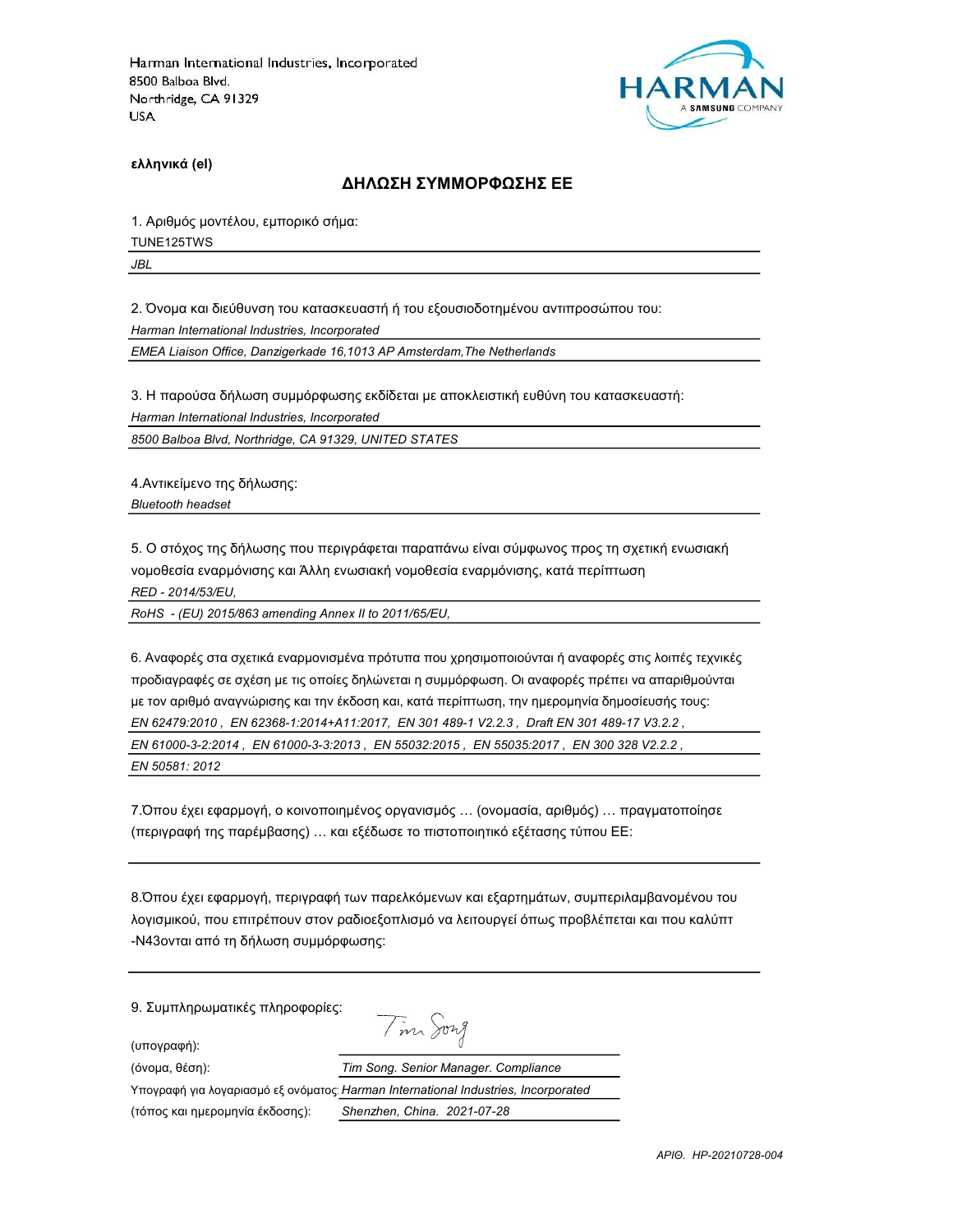

français (fr)

#### DECLARATION UE DE CONFORMITE

1. numéro de modèle,marque:

TUNE125TWS

JBL

2. Nom et adresse du fabricant ou de son mandataire:

Harman International Industries, Incorporated

EMEA Liaison Office, Danzigerkade 16,1013 AP Amsterdam,The Netherlands

3. La présente déclaration de conformité est établie sous la seule responsabilité du fabricant:

Harman International Industries, Incorporated

8500 Balboa Blvd, Northridge, CA 91329, UNITED STATES

4. Objet de la déclaration:

Bluetooth headset

5. L'objet de la déclaration décrit ci-dessus est conforme à la législation d'harmonisation de l'Union applicable et Autres législations d'harmonisation de l'Union, s'il y a lieu:

RED - 2014/53/EU,

RoHS - (EU) 2015/863 amending Annex II to 2011/65/EU,

6. Références des normes harmonisées pertinentes appliquées ou des autres spécifications techniques par rapport auxquelles la conformité est déclarée. Il faut indiquer, pour chaque référence, le numéro d'identification, la version et, le cas échéant, la date d'émission:

EN 62479:2010 , EN 62368-1:2014+A11:2017, EN 301 489-1 V2.2.3 , Draft EN 301 489-17 V3.2.2 ,

EN 61000-3-2:2014 , EN 61000-3-3:2013 , EN 55032:2015 , EN 55035:2017 , EN 300 328 V2.2.2 ,

Tim Song

EN 50581: 2012

7.S'il y a lieu: l'organisme notifié … (nom, numéro) … a réalisé … (description de l'intervention) … et a délivré le certificat d'examen UE de type:

8.S'il y a lieu, description des accessoires et des éléments (y compris logiciels) qui permettent à l'équipement radioélectrique de fonctionner selon sa destination et qui sont couverts par la déclaration UE de conformité:

9. Informations complémentaires:

(Signature):

(nom, fonction): Tim Song. Senior Manager. Compliance Signé par et au nom de: Harman International Industries, Incorporated (lieu et date d'émission): Shenzhen, China. 2021-07-28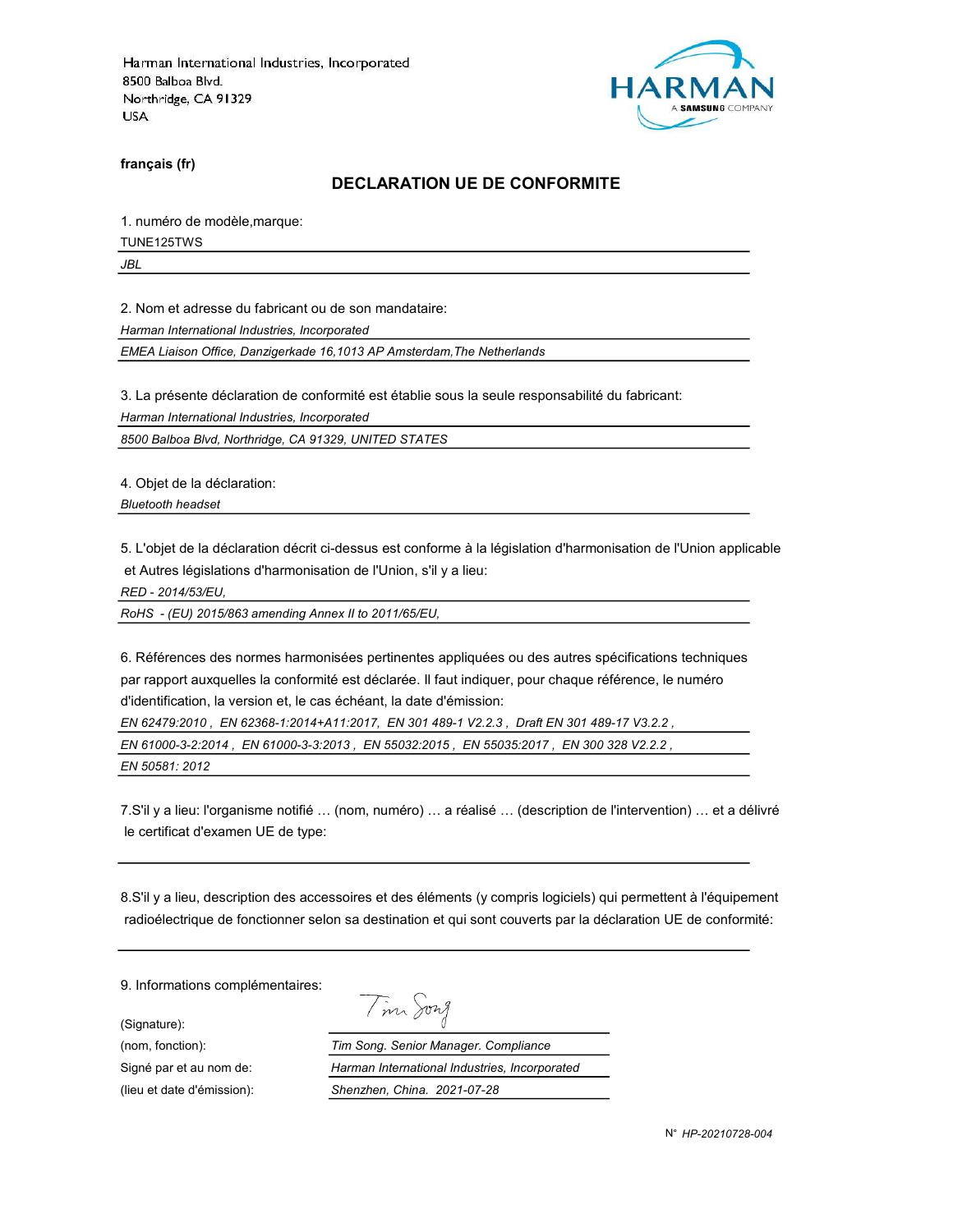

latviešu valoda (lv)

# ES ATBILSTĪBAS DEKLARĀCIJA

1. Modela Nr.,brand:

TUNE125TWS

JBL

2. Ražotāja vai viņa pilnvarotā pārstāvja vārds, uzvārds/nosaukums un adrese:

Harman International Industries, Incorporated

EMEA Liaison Office, Danzigerkade 16,1013 AP Amsterdam,The Netherlands

3. Šī atbilstības deklarācija ir izdota vienīgi uz šāda ražotāja atbildību:

Harman International Industries, Incorporated

8500 Balboa Blvd, Northridge, CA 91329, UNITED STATES

4. Deklarācijas priekšmets:

Bluetooth headset

5. Iepriekš aprakstītais deklarācijas priekšmets atbilst attiecīgajam Savienības saskaņotajam tiesību aktam un Citam Savienības saskaņotajam tiesību aktam, ja piemērojams

RED - 2014/53/EU,

RoHS - (EU) 2015/863 amending Annex II to 2011/65/EU,

6. Atsauces uz attiecīgajiem izmantojamiem saskaņotajiem standartiem vai uz citām tehniskajām specifikācijām ,attiecībā uz ko tiek deklarēta atbilstība. Atsauces jāuzskaita ar to identifikācijas numuriem un versijām un attiecīgā gadījumā ar izdošanas datumu:

EN 62479:2010 , EN 62368-1:2014+A11:2017, EN 301 489-1 V2.2.3 , Draft EN 301 489-17 V3.2.2 , EN 61000-3-2:2014 , EN 61000-3-3:2013 , EN 55032:2015 , EN 55035:2017 , EN 300 328 V2.2.2 ,

EN 50581: 2012

7. Attiecīgā gadījumā paziņotā struktūra … (nosaukums, numurs) … ir veikusi … (darbības apraksts) … un izdevusi ES tipa pārbaudes sertifikātu:

8.Attiecīgā gadījumā palīgierīču un komponentu apraksts, ieskaitot programmatūras aprakstu,kas nodrošina radioiekārtas paredzēto darbību un uz ko attiecas ES atbilstības deklarācija:

9. Papildinformācija:

(Paraksts):

(izdošanas vieta un datums): Shenzhen, China. 2021-07-28

Tim Song

(vārds, uzvārds, amats): Tim Song. Senior Manager. Compliance Parakstīts šādas personas vārdā: Harman International Industries, Incorporated

Nr. HP-20210728-004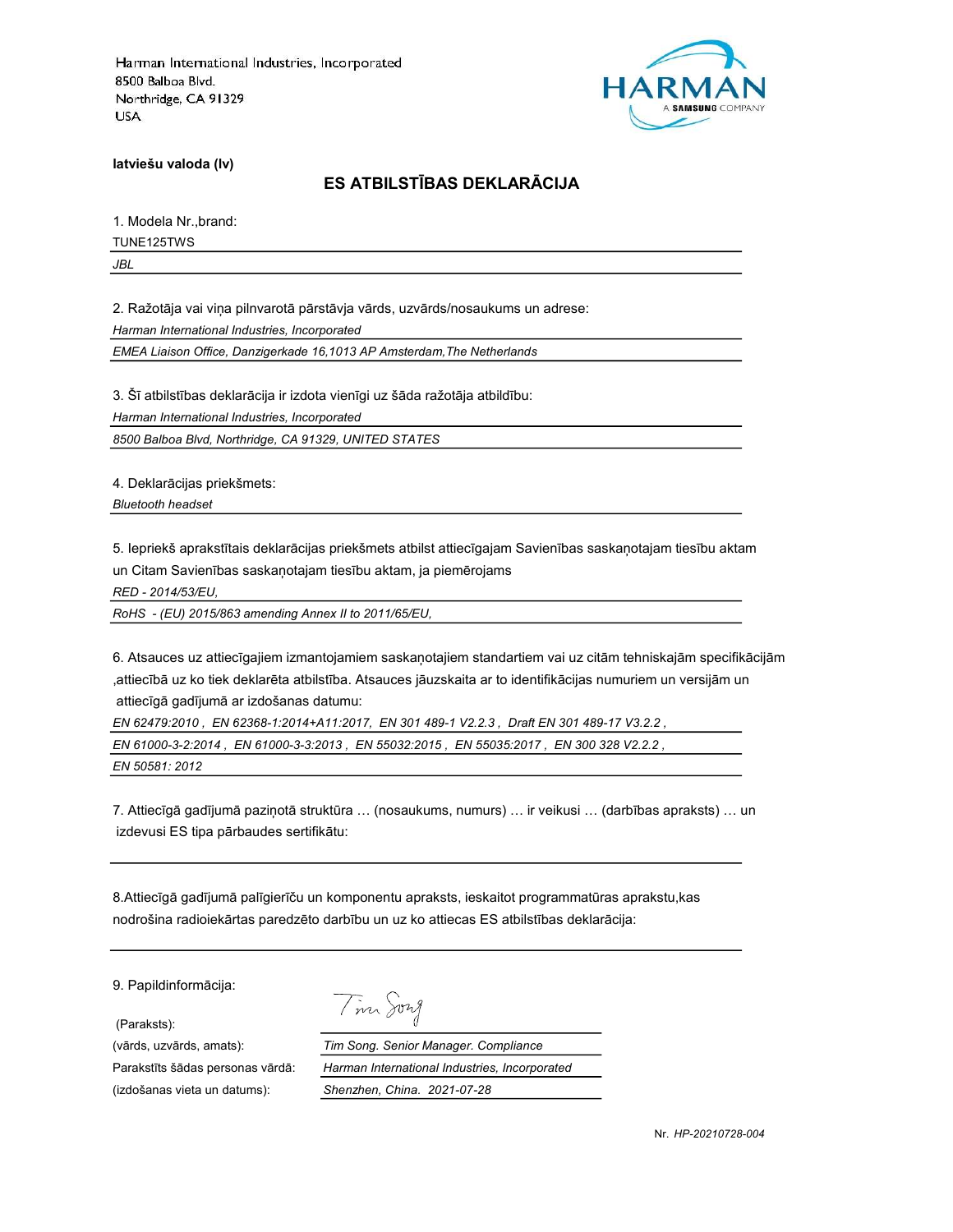

lietuvių kalba (lt)

#### ES ATITIKTIES DEKLARACIJA

1. Modelio Nr., Prekės ženklas: TUNE125TWS

JBL

2. Gamintojo arba jo įgaliotojo atstovo pavadinimas ir adresas:

Harman International Industries, Incorporated

EMEA Liaison Office, Danzigerkade 16,1013 AP Amsterdam,The Netherlands

3. Ši atitikties deklaracija išduota tik gamintojo atsakomybe:

Harman International Industries, Incorporated

8500 Balboa Blvd, Northridge, CA 91329, UNITED STATES

4. Deklaracijos objektas:

Bluetooth headset

5. Pirmiau aprašytas deklaracijos objektas atitinka susijusius derinamuosius Sąjungos teisės aktus ir kitus derinamuosius Sąjungos teisės aktus, jeigu taikoma.

RED - 2014/53/EU,

RoHS - (EU) 2015/863 amending Annex II to 2011/65/EU,

6. Nuorodos į susijusius taikytus darniuosius standartus arba kitas technines specifikacijas, pagal kurias buvo deklaruota atitiktis. Nuorodos turi būti išvardijamos nurodant jų identifikacinius numerius,ersijas ir, kai taikoma, paskelbimo datas:

EN 62479:2010 , EN 62368-1:2014+A11:2017, EN 301 489-1 V2.2.3 , Draft EN 301 489-17 V3.2.2 , EN 61000-3-2:2014 , EN 61000-3-3:2013 , EN 55032:2015 , EN 55035:2017 , EN 300 328 V2.2.2 ,

EN 50581: 2012

7. Kai taikytina, notifikuotoji įstaiga … (pavadinimas, numeris)… atliko… (dalyvavimo procese aprašymas) ir išdavė ES tipo tyrimo sertifikatą:

8. Kai taikytina, pagalbinių įtaisų ir komponentų, įskaitant programinę įrangą, kurie leidžia radijo įrenginiams veikti pagal paskirtį ir yra įtraukti į ES atitikties deklaraciją, aprašas:

9. Papildoma informacija:

(Parašas):

(išdavimo data ir vieta): Shenzhen, China. 2021-07-28

Tim Song

(vardas ir pavardė, pareigos): Tim Song. Senior Manager. Compliance Už ką ir kieno vardu pasirašyta: Harman International Industries, Incorporated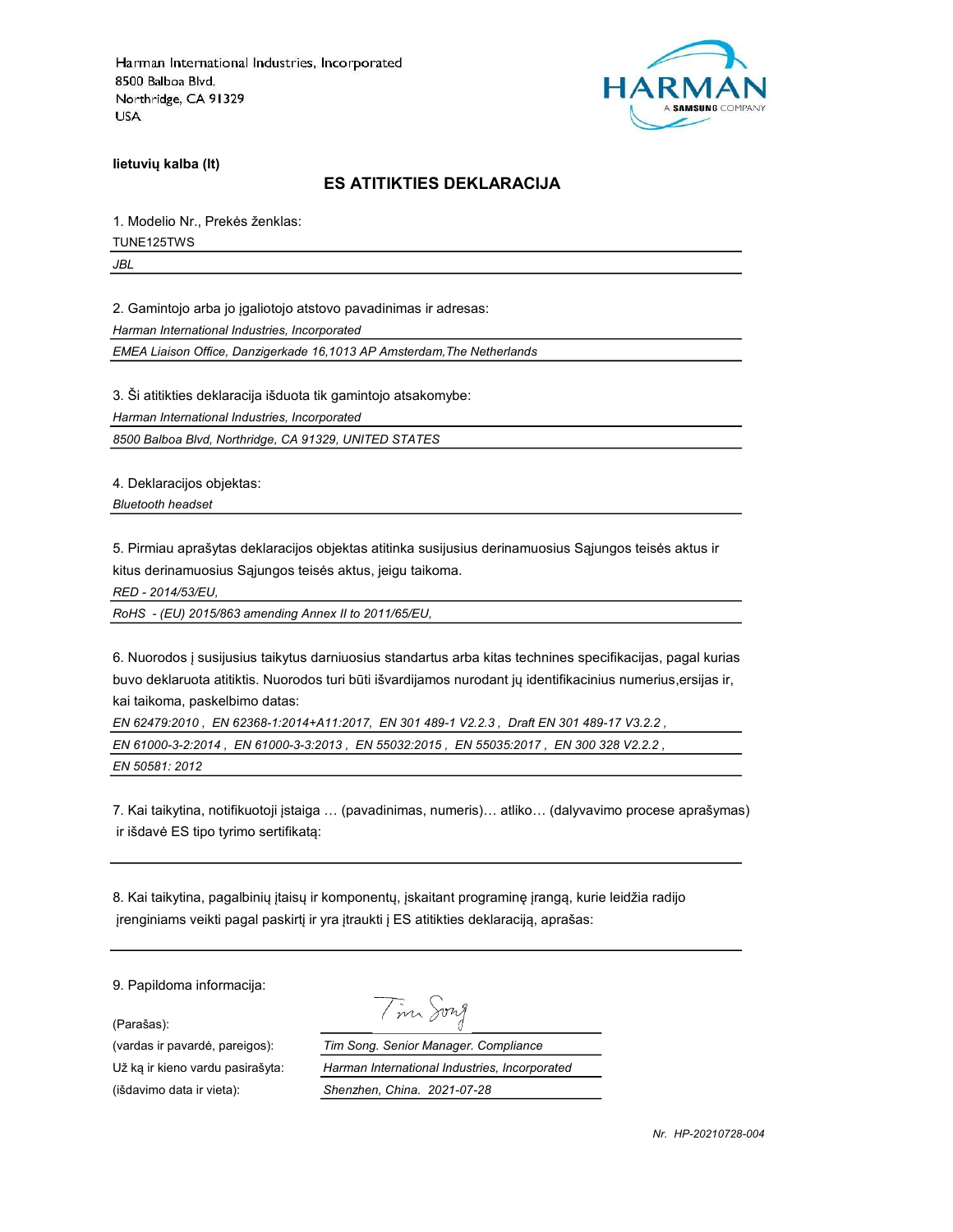

Nederlands (nl)

#### EU-CONFORMITEITSVERKLARING

1.Model nr.,Merk:

TUNE125TWS

JBL

2. Naam en adres van de fabrikant of zijn gemachtigde:

Harman International Industries, Incorporated

EMEA Liaison Office, Danzigerkade 16,1013 AP Amsterdam,The Netherlands

3. Deze conformiteitsverklaring wordt afgegeven onder volledige verantwoordelijkheid van de fabrikant: Harman International Industries, Incorporated

8500 Balboa Blvd, Northridge, CA 91329, UNITED STATES

4. Voorwerp van de verklaring: Bluetooth headset

5.Het hierboven beschreven voorwerp van de verklaring is in overeenstemming met de desbetreffende harmonisatiewetgeving van de Unie en andere harmonisatiewetgeving van de Unie, indien van toepassing: RED - 2014/53/EU,

RoHS - (EU) 2015/863 amending Annex II to 2011/65/EU,

6. Vermelding van de toegepaste relevante geharmoniseerde normen of van de andere technische specificaties waarop de conformiteitsverklaring betrekking heeft. Bij de opgave van de referenties moeten het identificatie nummer en de versie en, in voorkomend geval, de datum van publicatie worden vermeld:

EN 62479:2010 , EN 62368-1:2014+A11:2017, EN 301 489-1 V2.2.3 , Draft EN 301 489-17 V3.2.2 ,

EN 61000-3-2:2014 , EN 61000-3-3:2013 , EN 55032:2015 , EN 55035:2017 , EN 300 328 V2.2.2 ,

EN 50581: 2012

7.(Indien van toepassing) De aangemelde instantie … (naam, nummer) … heeft een … (beschrijving van de werkzaamheden) … uitgevoerd en het certificaat van EU-typeonderzoek … afgegeven:

8. Indien van toepassing, beschrijving van de accessoires en onderdelen, die het mogelijk maken dat de radioapparatuur functioneert zoals bedoeld en die onder de EU-conformiteitsverklaring vallen:

9. Aanvullende informatie:

(Handtekening):

Tim Song

(naam, functie): Tim Song. Senior Manager. Compliance Ondertekend voor en namens: Harman International Industries, Incorporated (plaats en datum van afgifte): Shenzhen, China. 2021-07-28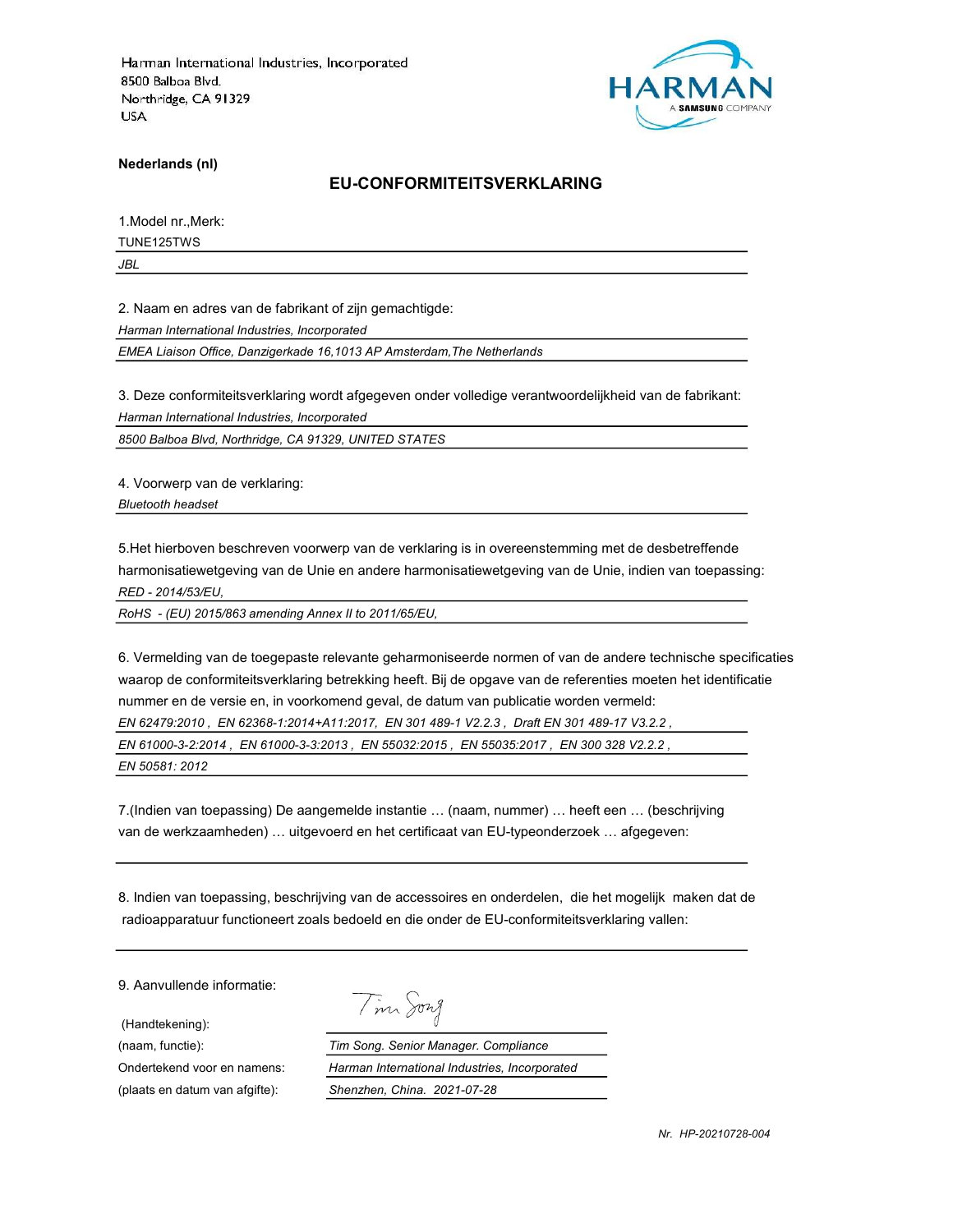

Română (ro)

### DECLARAȚIA UE DE CONFORMITATE

1. Număr model, marcă:

TUNE125TWS

JBL

2. Denumirea și adresa producătorului sau a reprezentantului său autorizat:

Harman International Industries, Incorporated

EMEA Liaison Office, Danzigerkade 16,1013 AP Amsterdam,The Netherlands

3. Prezenta declarație de conformitate este emisă pe răspunderea exclusivă a producătorului:

Harman International Industries, Incorporated

8500 Balboa Blvd, Northridge, CA 91329, UNITED STATES

4.Obiectul declarației:

Bluetooth headset

5. Obiectul declarației descris mai sus este în conformitate cu legislația relevantă de armonizare a Uniunii: și După caz, alte acte din legislația de armonizare a Uniunii

RED - 2014/53/EU,

RoHS - (EU) 2015/863 amending Annex II to 2011/65/EU,

6. Trimiterile la standardele armonizate relevante folosite sau trimiterile la alte specificații tehnice în legătură cu care se declară conformitatea. Referințele sunt enumerate împreună cu numerele de identificare și cu versiunea acestora precum și cu data eliberării, după caz:

EN 62479:2010 , EN 62368-1:2014+A11:2017, EN 301 489-1 V2.2.3 , Draft EN 301 489-17 V3.2.2 , EN 61000-3-2:2014 , EN 61000-3-3:2013 , EN 55032:2015 , EN 55035:2017 , EN 300 328 V2.2.2 ,

EN 50581: 2012

7. După caz, organismul notificat … (denumire, număr) ... a efectuat … (descrierea intervenției) și a emis certificatul de examinare UE de tip:

8. După caz, o descriere a accesoriilor și componentelor, inclusiv a produselor software, care permit echipamentelor radio să funcționeze corespunzător și care sunt incluse în declarația de conformitate:

9. Informații suplimentare:

(Semnătura):

Tim Song

(numele, funcția) : Tim Song. Senior Manager. Compliance Semnat pentru și în numele: Harman International Industries, Incorporated (locul și data emiterii): Shenzhen, China. 2021-07-28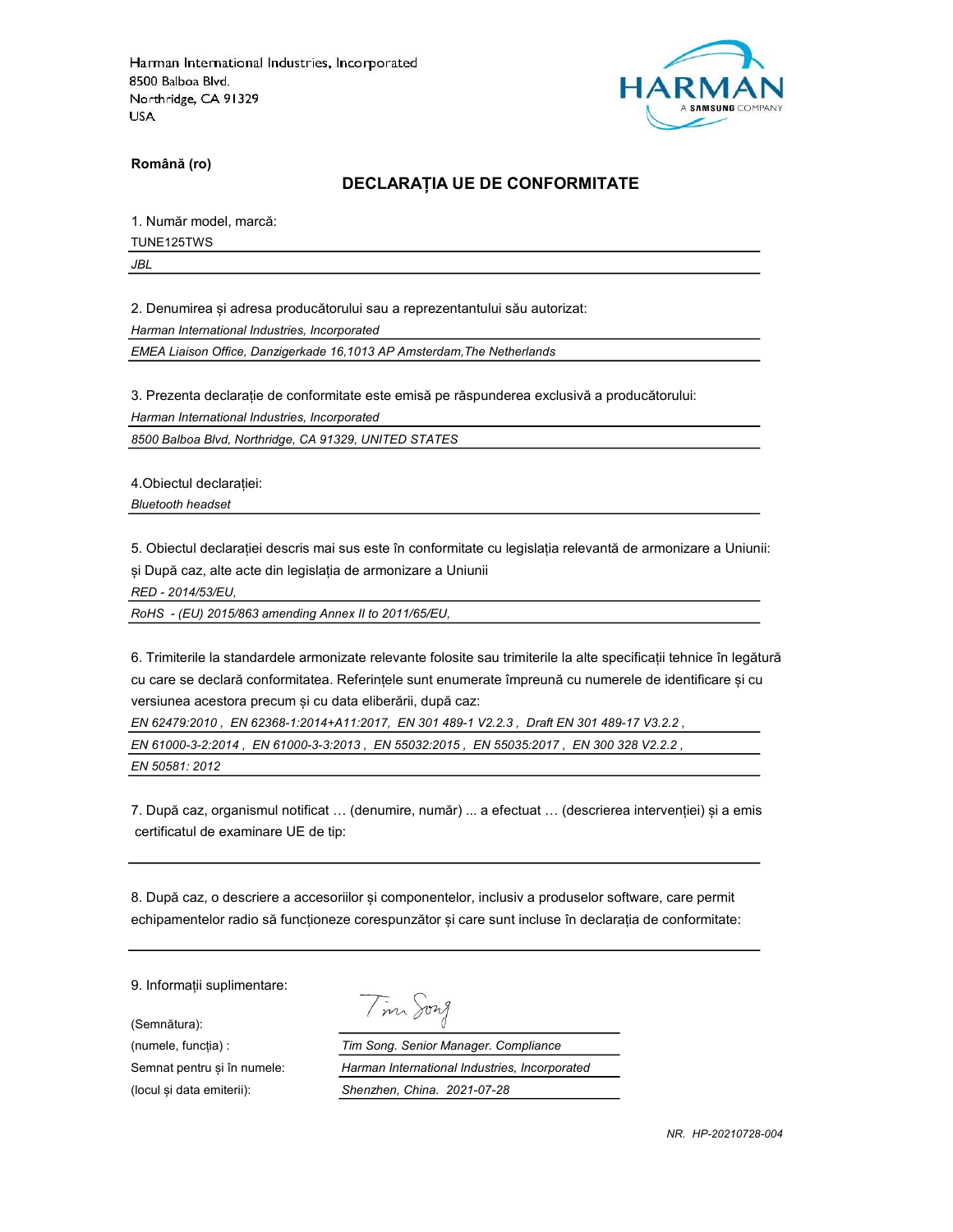

Suomi (fi)

#### EU-VAATIMUSTENMUKAISUUSVAKUUTUS

1. Malli nro.,merkki:

TUNE125TWS

JBL

2. Valmistajan tai sen valtuutetun edustajan nimi ja osoite:

Harman International Industries, Incorporated

EMEA Liaison Office, Danzigerkade 16,1013 AP Amsterdam,The Netherlands

3. Tämä vaatimustenmukaisuusvakuutus on annettu valmistajan yksinomaisella vastuulla:

Harman International Industries, Incorporated

8500 Balboa Blvd, Northridge, CA 91329, UNITED STATES

4. Vakuutuksen kohde:

Bluetooth headset

5. Edellä kuvattu vakuutuksen kohde on asiaa koskevan unionin yhdenmukaistamislainsäädännön vaatimusten mukainen ja Muu unionin yhdenmukaistamissäädös (tapauksen mukaan):

RED - 2014/53/EU,

RoHS - (EU) 2015/863 amending Annex II to 2011/65/EU,

6. Viittaus niihin asiaankuuluviin yhdenmukaistettuihin standardeihin, joita on käytetty, tai viittaus muihin teknisiin eritelmiin, joiden perusteella vaatimustenmukaisuusvakuutus on annettu. Viittausten luettelossa on mainittava niiden tunnistenumero ja versio ja tapauksen mukaan antopäivä:

EN 62479:2010 , EN 62368-1:2014+A11:2017, EN 301 489-1 V2.2.3 , Draft EN 301 489-17 V3.2.2 ,

EN 61000-3-2:2014 , EN 61000-3-3:2013 , EN 55032:2015 , EN 55035:2017 , EN 300 328 V2.2.2 ,

EN 50581: 2012

7. Tapauksen mukaan ilmoitettu laitos … (nimi, numero) … suoritti … (toimenpiteen kuvaus) … ja antoi EU-tyyppitarkastustodistuksen: …

8. Tapauksen mukaan kuvaus lisälaitteista ja osista, myös ohjelmistoista, jotka mahdollistavat radiolaitteen käyttötarkoituksen mukaisen käytön ja jotka EU-vaatimustenmukaisuusvakuutus kattaa:

9. Lisätietoja:

(allekirjoitus):

Tim Song

(nimi, tehtävä): Tim Song. Senior Manager. Compliance Seuraavan puolesta allekirjoittanut: Harman International Industries, Incorporated (antamispaikka ja -päivämäärä): Shenzhen, China. 2021-07-28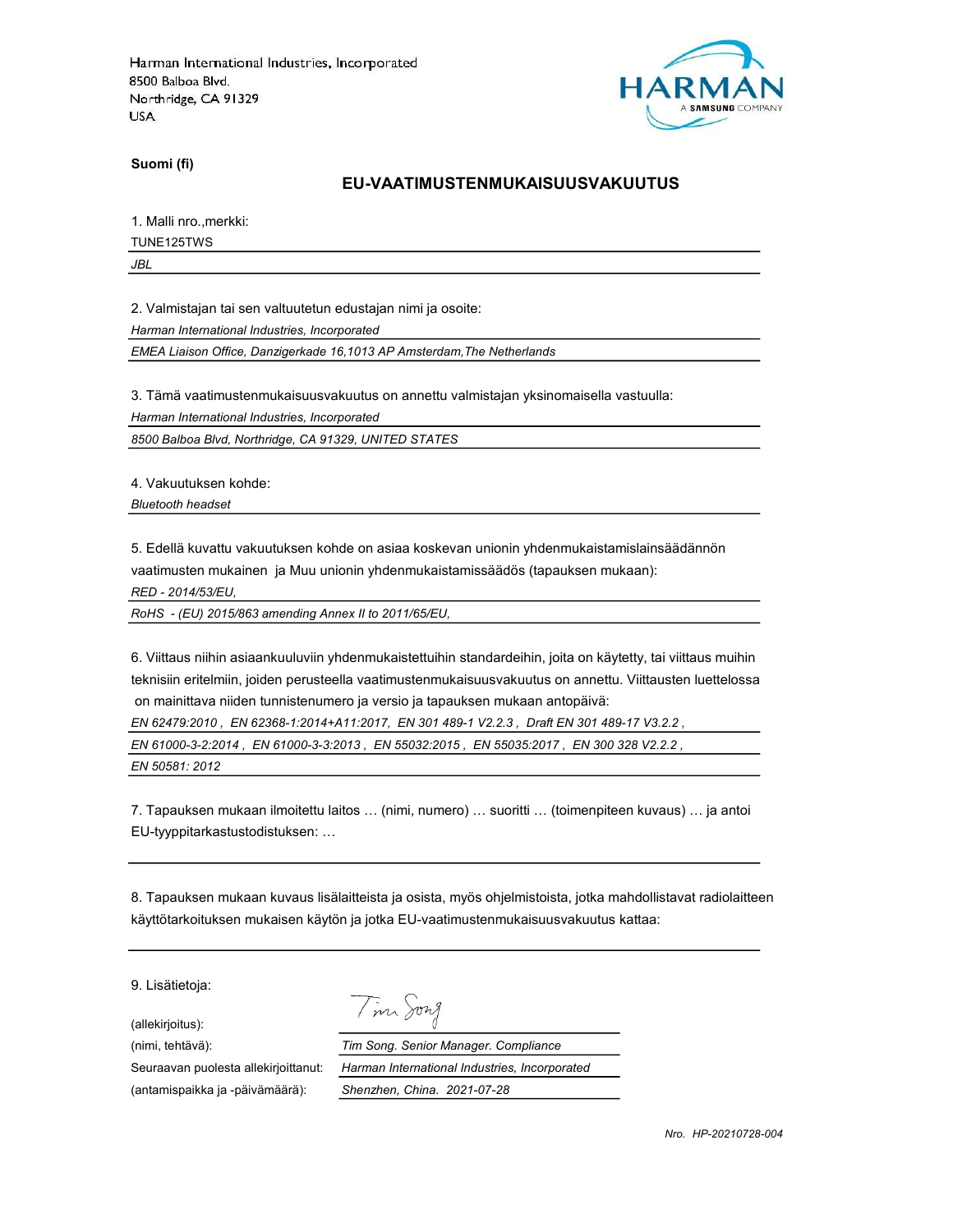

magyar (hu)

# EU-MEGFELELŐSÉGI NYILATKOZAT

1.Modellazonosító,márka:

TUNE125TWS

JBL

2. A gyártó vagy meghatalmazott képviselőjének neve és címe:

Harman International Industries, Incorporated

EMEA Liaison Office, Danzigerkade 16,1013 AP Amsterdam,The Netherlands

3. Ezt a megfelelőségi nyilatkozatot a gyártó kizárólagos felelőssége mellett adják ki:

Harman International Industries, Incorporated

8500 Balboa Blvd, Northridge, CA 91329, UNITED STATES

4. A nyilatkozat tárgya: Bluetooth headset

5. A fent ismertetett nyilatkozat tárgya megfelel a vonatkozó uniós harmonizációs jogszabályoknak és adott esetben egyéb uniós harmonizációs jogszabály

RED - 2014/53/EU,

RoHS - (EU) 2015/863 amending Annex II to 2011/65/EU,

6.Az alkalmazott harmonizált szabványokra való hivatkozás vagy az azokra az egyéb műszaki előírásokra való hivatkozás, amelyekkel kapcsolatban megfelelőségi nyilatkozatot tetteké. A hivatkozásokat az azonosító számokkal együtt és a megfelelő verzió feltüntetésével kell megadni, adott esetben a kiállítás dátumával együtt: EN 62479:2010 , EN 62368-1:2014+A11:2017, EN 301 489-1 V2.2.3 , Draft EN 301 489-17 V3.2.2 , EN 61000-3-2:2014 , EN 61000-3-3:2013 , EN 55032:2015 , EN 55035:2017 , EN 300 328 V2.2.2 , EN 50581: 2012

7.A(z) ... (nevű, számú)… bejelentett szervezet adott esetben elvégezte a(z) … (a beavatkozás ismertetése) …, és a következő EU-típusvizsgálati tanúsítványt adta ki:

8. Adott esetben a tartozékok és alkatrészek leírása, ideértve a rádióberendezés rendeltetésszerű használatát lehetővé tévő és az EU-megfelelőségi nyilatkozat hatályába tartozó szoftvereket is:

9. További információk:

(aláírás):

Tim Song

(név, beosztás): Tim Song. Senior Manager. Compliance nevében megbízásából írták alá: Harman International Industries, Incorporated (a kiállítás helye és dátuma): Shenzhen, China. 2021-07-28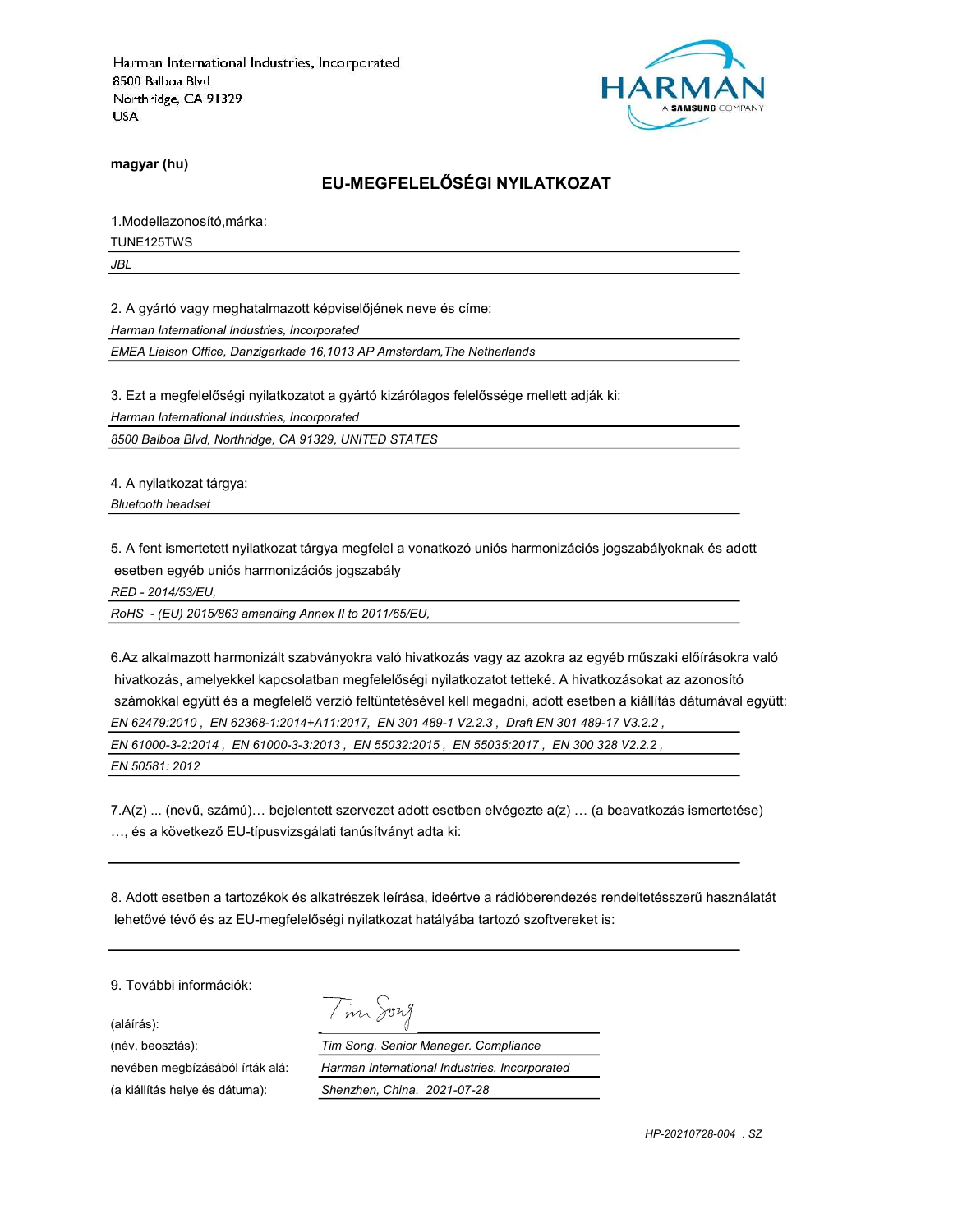

polski (pl)

#### DEKLARACJA ZGODNOŚCI UE

1. Nazwa modelu,Marka:

TUNE125TWS

JBL

2. Nazwa i adres producenta lub jego upoważnionego przedstawiciela:

Harman International Industries, Incorporated

EMEA Liaison Office, Danzigerkade 16,1013 AP Amsterdam,The Netherlands

3. Niniejszą deklarację zgodności wydaje się na wyłączną odpowiedzialność producenta:

Harman International Industries, Incorporated

8500 Balboa Blvd, Northridge, CA 91329, UNITED STATES

4. Przedmiot deklaracji:

Bluetooth headset

5.Wymieniony powyżej przedmiot niniejszej deklaracji jest zgodny z odnośnymi wymaganiami unijnego prawodawstwa harmonizacyjnego i innym unijnym prawodawstwem harmonizacyjnym, w stosownych przypadkach:

RED - 2014/53/EU,

RoHS - (EU) 2015/863 amending Annex II to 2011/65/EU,

6. Odwołania do odnośnych norm zharmonizowanych, które zastosowano, lub do innych specyfikacji technicznych,w stosunku do których deklarowana jest zgodność. Odwołania muszą być podane wraz z ich numerami identyfika cyjnymi i wersjami oraz w stosownych przypadkach z datą wydania: EN 62479:2010 , EN 62368-1:2014+A11:2017, EN 301 489-1 V2.2.3 , Draft EN 301 489-17 V3.2.2 , EN 61000-3-2:2014 , EN 61000-3-3:2013 , EN 55032:2015 , EN 55035:2017 , EN 300 328 V2.2.2 , EN 50581: 2012

7. W stosownych przypadkach, jednostka notyfikowana … (nazwa, numer) … przeprowadziła … (opis interwencji) … i wydała certyfikat badania typu UE:

8.W stosownych przypadkach, opis elementów dodatkowych lub komponentów, w tym oprogramowania , które umoż liwiają działanie urządzenia radiowego zgodnie z przeznaczeniem i które są objęte deklaracją zgodności UE:

9. Informacje dodatkowe:

(podpis):

| <b>72</b> 1<br>$22 -$ |
|-----------------------|
|-----------------------|

(imię i nazwisko, stanowisko): Tim Song. Senior Manager. Compliance Podpisano w imieniu: Harman International Industries, Incorporated (miejsce i data wydania): Shenzhen, China. 2021-07-28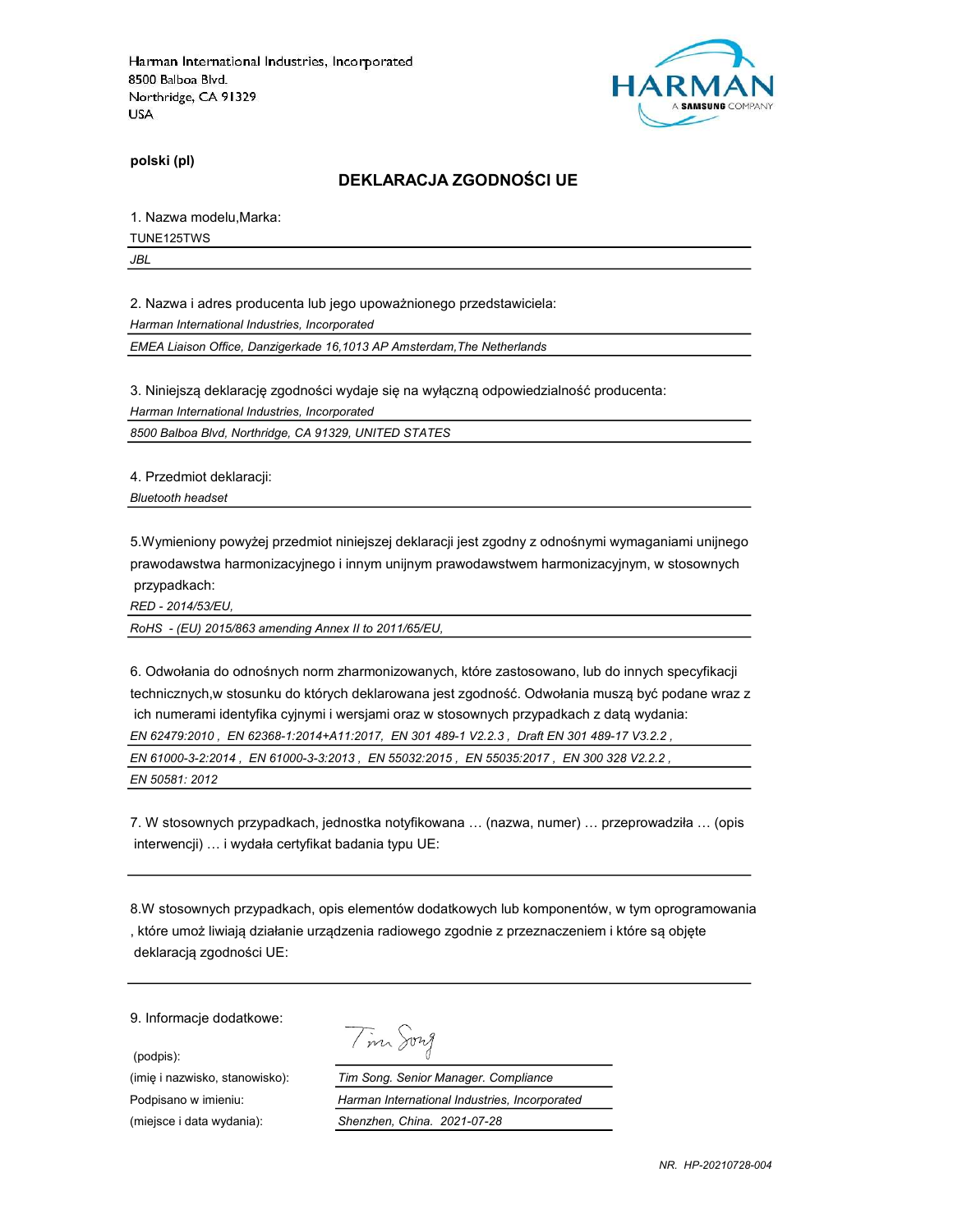

slovenčina (sk)

# EÚ VYHLÁSENIE O ZHODE

1.Číslo modelu,brand:

TUNE125TWS

JBL

2. Meno a adresa výrobcu alebo jeho splnomocneného zástupcu:

Harman International Industries, Incorporated

EMEA Liaison Office, Danzigerkade 16,1013 AP Amsterdam,The Netherlands

3. Toto vyhlásenie o zhode sa vydáva na výhradnú zodpovednosť výrobcu.:

Harman International Industries, Incorporated

8500 Balboa Blvd, Northridge, CA 91329, UNITED STATES

4.Predmet vyhlásenia:

Bluetooth headset

5. Uvedený predmet vyhlásenia je v zhode s príslušnými harmonizačnými právnymi predpismi Únie a Prípadne ďalšie harmonizačné právne predpisy Únie:

RED - 2014/53/EU,

RoHS - (EU) 2015/863 amending Annex II to 2011/65/EU,

6. Odkazy na príslušné použité harmonizované normy alebo odkazy na iné technické špecifikácie, v súvislosti s ktorými sa zhoda vyhlasuje. V rámci odkazov sa musí uviesť identifikačné číslo a verzia a prípadne dátum vydania:

EN 62479:2010 , EN 62368-1:2014+A11:2017, EN 301 489-1 V2.2.3 , Draft EN 301 489-17 V3.2.2 , EN 61000-3-2:2014 , EN 61000-3-3:2013 , EN 55032:2015 , EN 55035:2017 , EN 300 328 V2.2.2 , EN 50581: 2012

7. Prípadne: notifikovaný orgán … (názov, číslo) … vykonal … (opis zásahu) … a vydal certifikát EÚ skúšky typu:

8. V príslušných prípadoch opis príslušenstva a komponentov vrátane softvéru, ktoré umožňujú rádiovému zariadeniu fungovať v súlade so zamýšľaným účelom, a na ktoré sa vzťahuje EÚ vyhlásenie o zhode:

9. Doplňujúce informácie:

(podpis):

Tim Song

(meno, funkcia): Tim Song. Senior Manager. Compliance Podpísané za a v mene: Harman International Industries, Incorporated (miesto a dátum vydania): Shenzhen, China. 2021-07-28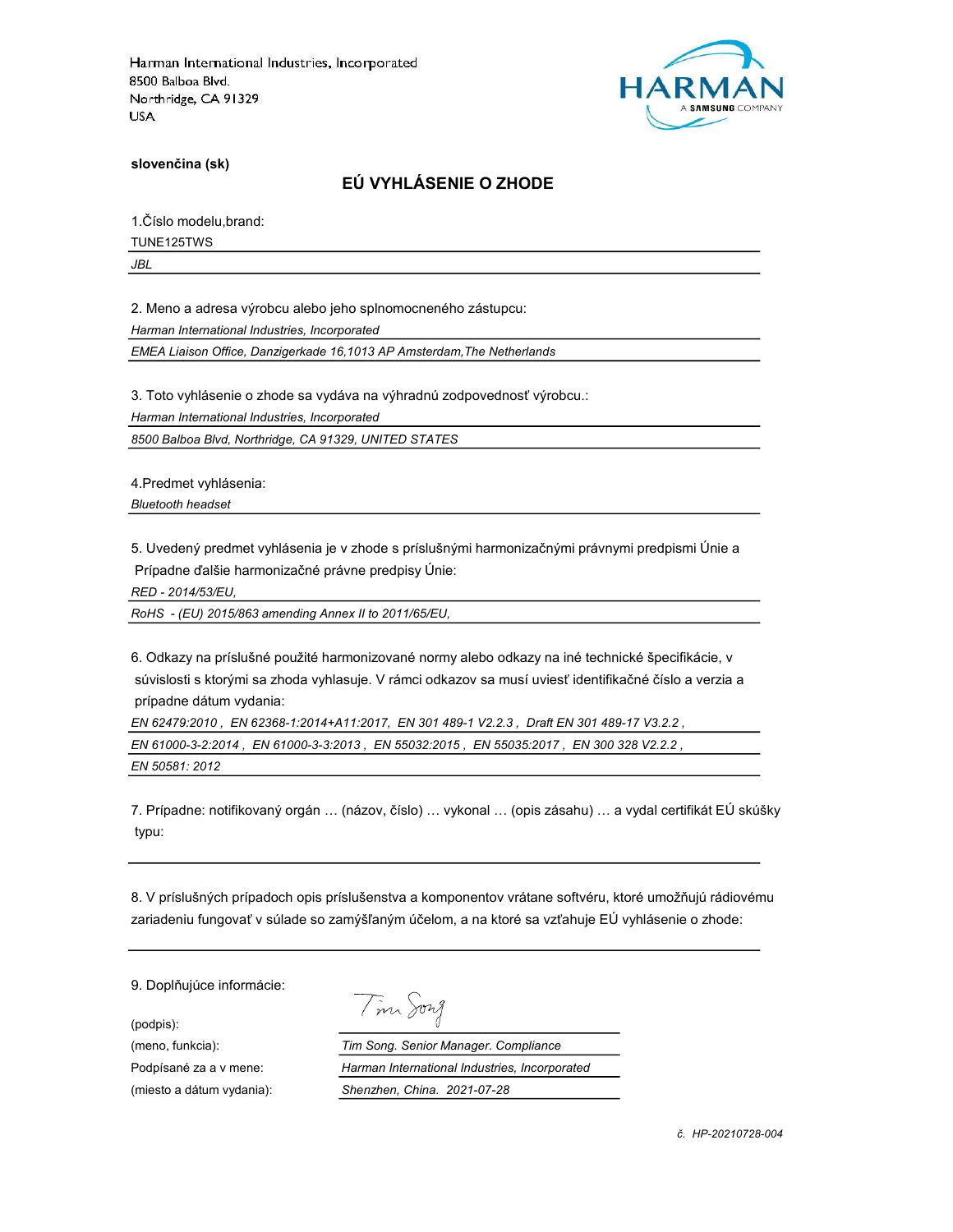

svenska (sv)

# EU-FÖRSÄKRAN OM ÖVERENSSTÄMMELSE

1. Modell nr.,varumärke:

TUNE125TWS

JBL

2. Namn på och adress till tillverkaren eller dennes representant:

Harman International Industries, Incorporated

EMEA Liaison Office, Danzigerkade 16,1013 AP Amsterdam,The Netherlands

3. Denna försäkran om överensstämmelse utfärdas på tillverkarens eget ansvar:

Harman International Industries, Incorporated

8500 Balboa Blvd, Northridge, CA 91329, UNITED STATES

4. Föremål för försäkran:

Bluetooth headset

5. Föremålet för försäkran ovan överensstämmer med den relevanta unionslagstiftningen om harmon

-isering och Annan harmoniserad unionslagstiftning i förekommande fall

RED - 2014/53/EU,

RoHS - (EU) 2015/863 amending Annex II to 2011/65/EU,

6.Hänvisningar till de relevanta harmoniserade standarder som använts eller hänvisningar till andra tekniska specifikationer enligt vilka överensstämmelsen försäkras. Hänvisningar måste förtecknas tillsammans med identifieringsnummer och version och i förekommande fall datum för utfärdande:

EN 62479:2010 , EN 62368-1:2014+A11:2017, EN 301 489-1 V2.2.3 , Draft EN 301 489-17 V3.2.2 ,

EN 61000-3-2:2014 , EN 61000-3-3:2013 , EN 55032:2015 , EN 55035:2017 , EN 300 328 V2.2.2 ,

EN 50581: 2012

7. I tillämpliga fall: det anmälda organet ... (namn, nummer) ... har utfört ... (beskrivning av åtgärd) ... och utfärdat EU- typprovningsintyg:

8. I förekommande fall en beskrivning av tillbehör och komponenter, inklusive programvara, som gör det möjligt för radioutrustningen att fungera som avsett och som täcks av en EU-försäkran om överensstämmelse:

9. Ytterligare information:

(namnteckning):

Tim Song

(namn, befattning): Tim Song. Senior Manager. Compliance Undertecknat för: Harman International Industries, Incorporated (ort och datum) Shenzhen, China. 2021-07-28

nr. HP-20210728-004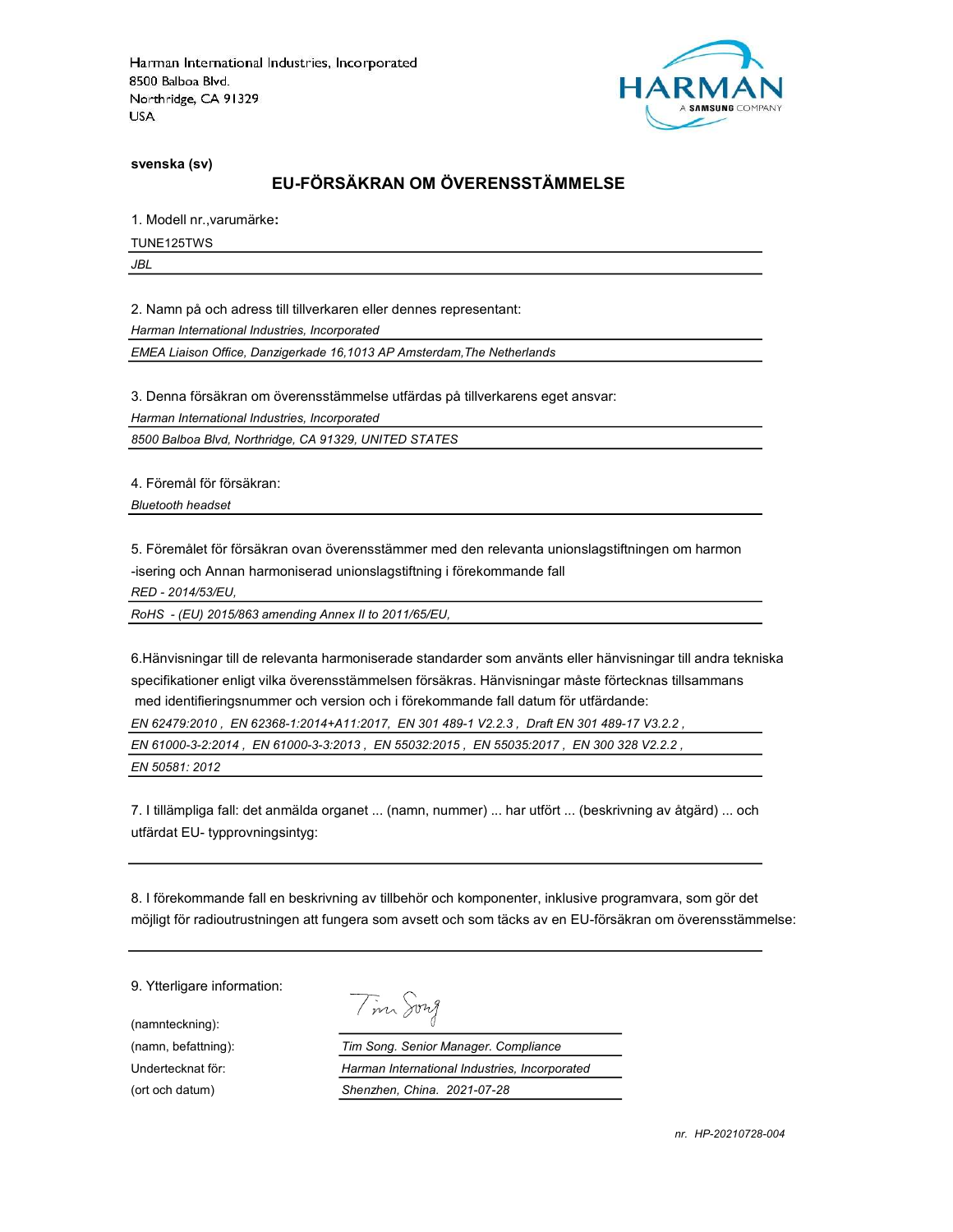

Malti (mt)

# DIKJARAZZJONI TA' KONFORMITÀ TAL-UE

1.Il-mudell Nru.,marka:

TUNE125TWS

JBL

2. L-isem u l-indirizz tal-manifattur jew tar-rappreżentant awtorizzat tiegħu:

Harman International Industries, Incorporated

EMEA Liaison Office, Danzigerkade 16,1013 AP Amsterdam,The Netherlands

3. Din id-dikjarazzjoni tal-konformità tinħareg taħt ir-responsabbiltà unika tal-manifattur:

Harman International Industries, Incorporated

8500 Balboa Blvd, Northridge, CA 91329, UNITED STATES

4.L-għan tad-dikjarazzjoni:

Bluetooth headset

5. L-għan tad-dikjarazzjoni deskritt hawn fuq huwa konformi mal-leġiżlazzjoni ta' armonizzazzjoni rilevanti tal -Unjon u Leġiżlazzjoni dwar l-armonizzazzjoni oħra tal-Unjoni meta tkun applikabbli

RED - 2014/53/EU,

RoHS - (EU) 2015/863 amending Annex II to 2011/65/EU,

6. Ir-referenzi għall-istandards armonizzati rilevanti li ntużaw, jew ir-referenzi għall-ispeċifikazzjonijiet tekniċi l-oħrajn li skonthom qed tiġi ddikjarata l-konformità: Ir-referenzi jridu jiġu elenkati bin-numru tal-identifikazzjoni u l-verżjoni tagħhom u, fejn applikabbli, id-data tal-ħruġ:

EN 62479:2010 , EN 62368-1:2014+A11:2017, EN 301 489-1 V2.2.3 , Draft EN 301 489-17 V3.2.2 ,

EN 61000-3-2:2014 , EN 61000-3-3:2013 , EN 55032:2015 , EN 55035:2017 , EN 300 328 V2.2.2 ,

EN 50581: 2012

7.Meta applikabbli, il-korp notifikat … (l-isem, in-numru) … wettaq… (deskrizzjoni tal-intervent) … u ħareġ iċ-ċertifikat tal-eżami tat-tip tal-UE:

8. Fejn applikabbli, deskrizzjoni tal-aċċessorji u il-komponenti, inkluż is-softwer, li jippermettu t-tagħmir tar -radju jopera kif intiż u koperti mid-dikjarazzjoni tal-konformità tal-UE:

9. Informazzjoni addizzjonali:

(firma):

Tim Song

(isem, funzjoni): Tim Song. Senior Manager. Compliance Iffirmat għal u f'isem: Harman International Industries, Incorporated (post u data tal-ħruġ): Shenzhen, China. 2021-07-28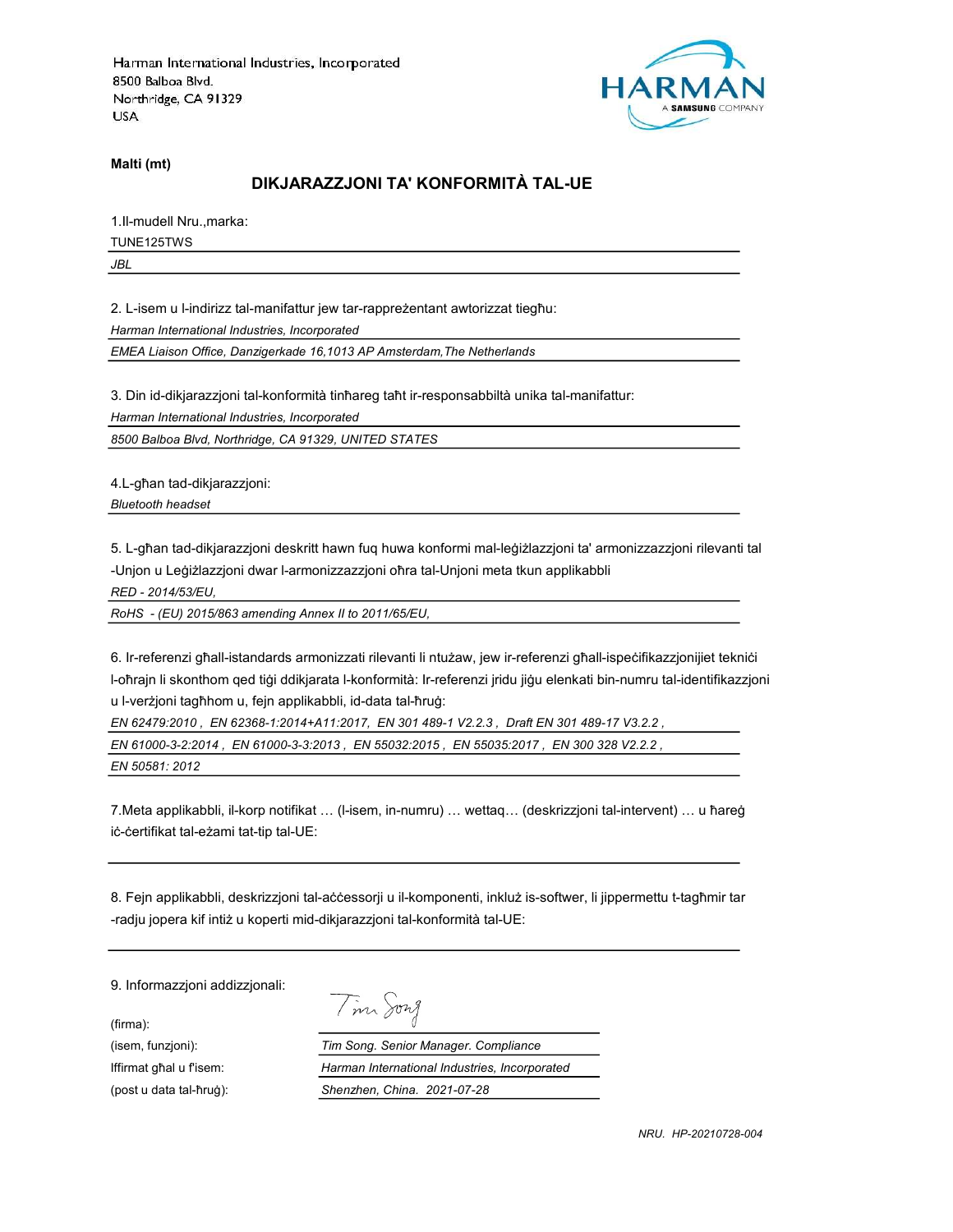

português (pt)

### DECLARAÇÃO UE DE CONFORMIDADE

1. Modelo Nº.,marca:

TUNE125TWS

JBL

2. Nome e endereço do fabricante ou do respetivo mandatário:

Harman International Industries, Incorporated

EMEA Liaison Office, Danzigerkade 16,1013 AP Amsterdam,The Netherlands

3. A presente declaração de conformidade é emitida sob a exclusiva responsabilidade do fabricante:

Harman International Industries, Incorporated

8500 Balboa Blvd, Northridge, CA 91329, UNITED STATES

4. Objeto da declaração:

Bluetooth headset

5.O objeto da declaração acima mencionada está em conformidade com a legislação de harmonização da União aplicável, Outra legislação de harmonização da União, se aplicável:

RED - 2014/53/EU,

RoHS - (EU) 2015/863 amending Annex II to 2011/65/EU,

6. Referências às normas harmonizadas aplicáveis utilizadas ou às outras especificações técnicas em relação às quais a conformidade é declarada. As referências devem ser enumeradas com os respetivos números de identificação e versão e, se for caso disso, a data de emissão:

EN 62479:2010 , EN 62368-1:2014+A11:2017, EN 301 489-1 V2.2.3 , Draft EN 301 489-17 V3.2.2 ,

EN 61000-3-2:2014 , EN 61000-3-3:2013 , EN 55032:2015 , EN 55035:2017 , EN 300 328 V2.2.2 ,

EN 50581: 2012

7. Se aplicável, o organismo notificado: (nome, número)... efetuou… (descrição da intervenção)… e emitiu o certificado de exame UE de tipo:

8. Se aplicável, descrição dos acessórios e/ou componentes, incluindo o software, que permitem que o equipamento de rádio funcione conforme o pretendido, abrangidos pela declaração UE de conformidade:

9. Informações complementares:

(assinatura):

Tim Song (nome, cargo) : Tim Song. Senior Manager. Compliance Assinado por e em nome de: Harman International Industries, Incorporated (local e data de emissão) Shenzhen, China. 2021-07-28